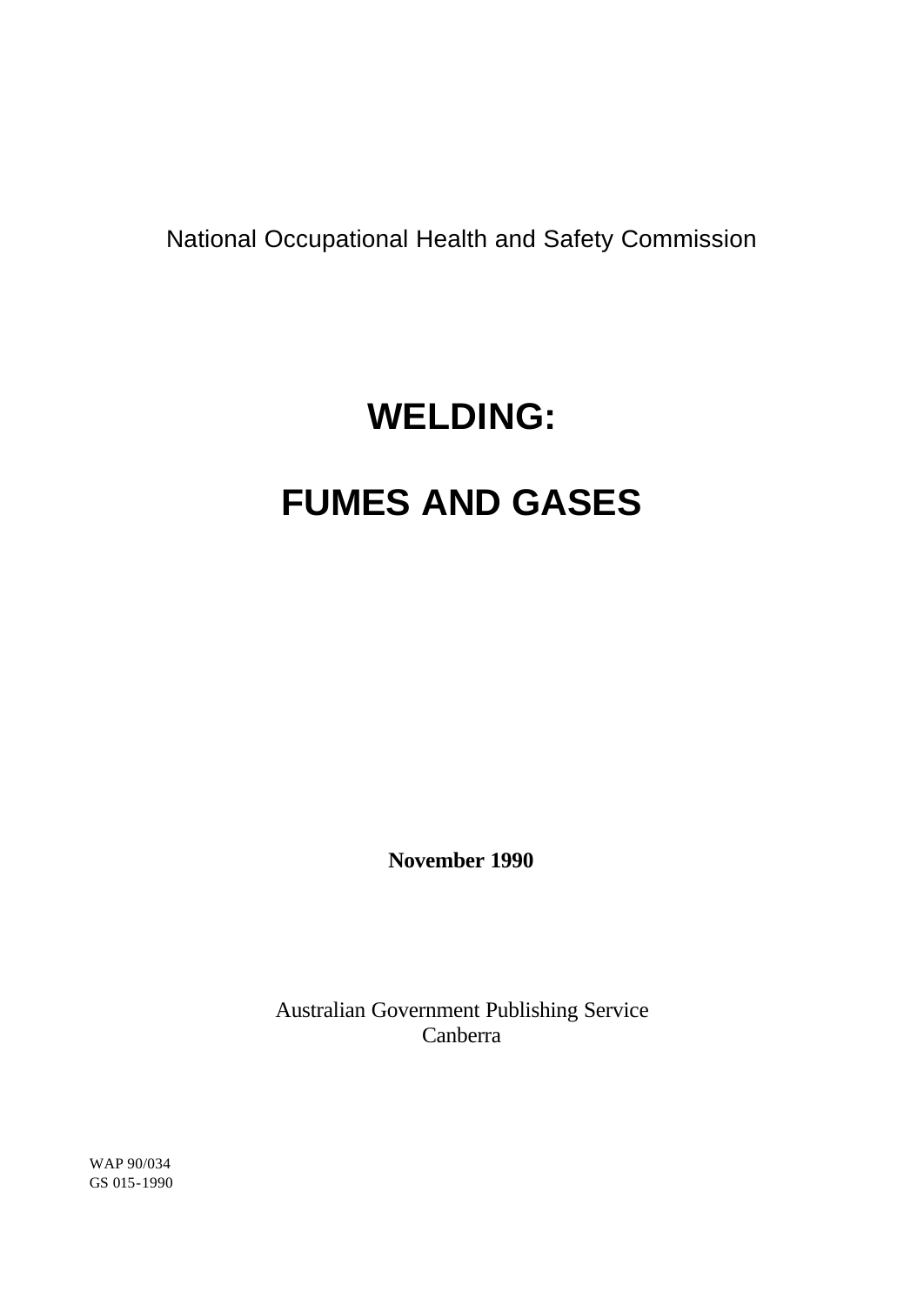© Commonwealth of Australia 1990

ISBN 0 644 12857 7

This work is copyright. Apart from any use as permitted under the *Copyright Act 1968*, no part may be reproduced by any process without written permission from the Director Publishing and Marketing, AGPS. Inquiries should be directed to the Manager, AGPS Press, Australian Government Publishing Service, GPO Box 84, Canberra ACT 2601.

Printed in Australia by Ambassador Press Pty Ltd, Granville 2142.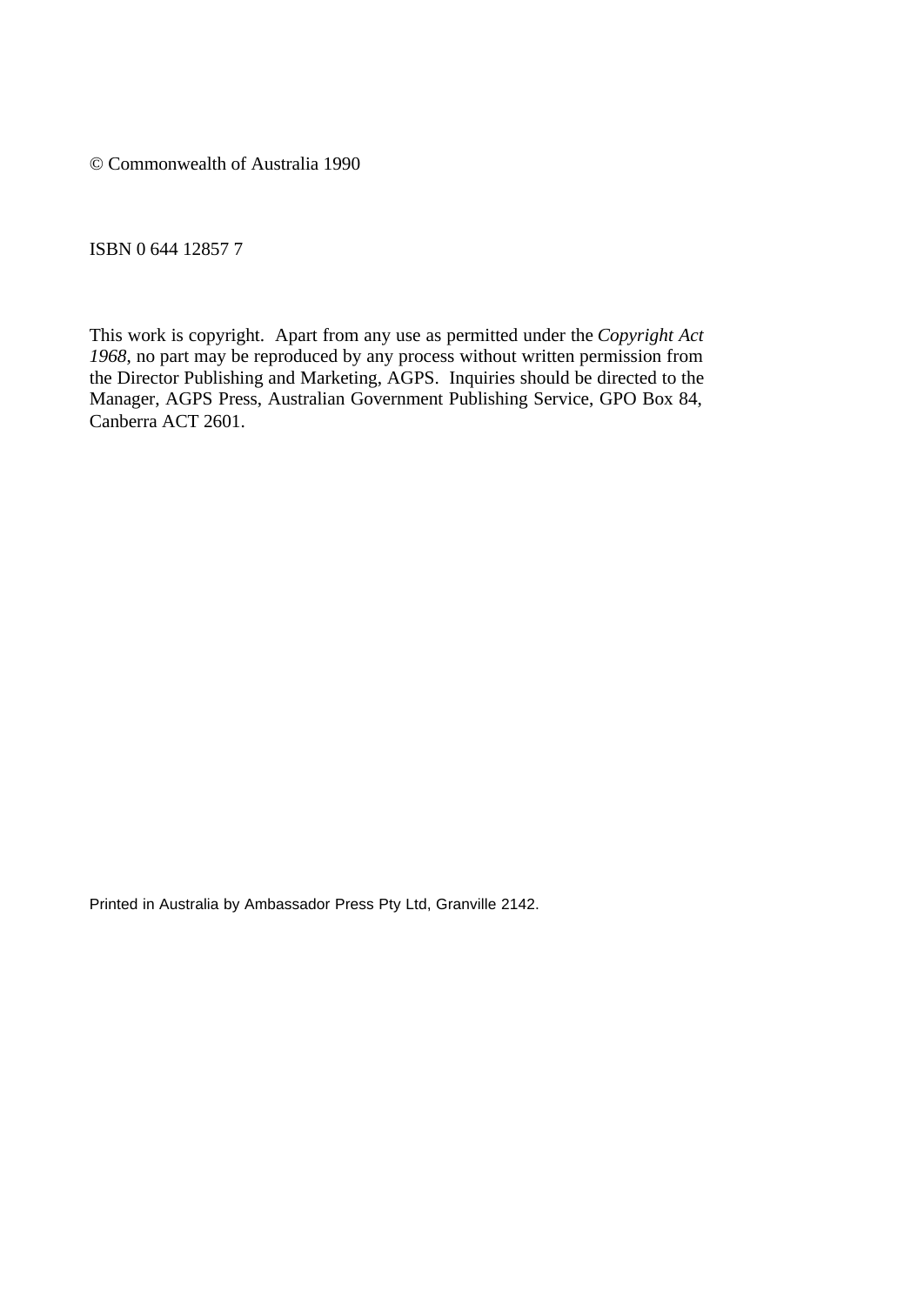# **Foreword**\_\_\_\_\_\_\_\_\_\_\_\_\_\_\_\_\_\_\_\_\_\_\_\_\_\_\_\_\_\_\_\_\_\_\_\_\_\_\_

The National Occupational Health and Safety Commission, Worksafe Australia, is a tripartite body established by the Commonwealth Government to develop, facilitate and implement a national approach to occupational health and safety.

The National Commission comprises representatives of the peak employee and employer bodies the Australian Council of Trade Unions (ACTU) and Confederation of Australian Industry (CAI) as well as the Commonwealth, State and Territory governments.

Since its establishment, the National Commission has produced occupational health guides. Before the National Commission was established, a series of similar guides was published by the National Health and Medical Research Council.

This Guide has been reviewed and endorsed by a working group of the National Commission as part of the co-ordinated effort by the Commonwealth, State and Territory governments and employee and employer organisations to make Australian workplaces safe and healthy.

Although this Guide has been endorsed by the National Commission, it is an advisory document only. It is produced and distributed in the interests of providing useful information on occupational health and safety for employers, employees and others. This document does not replace statutory requirements under relevant State and Territory legislation.

This Guide is aimed primarily at workers and managers but should also be useful to occupational health and safety personnel and others. It may be used in conjunction with appropriate training and consultation, in line with good management practice.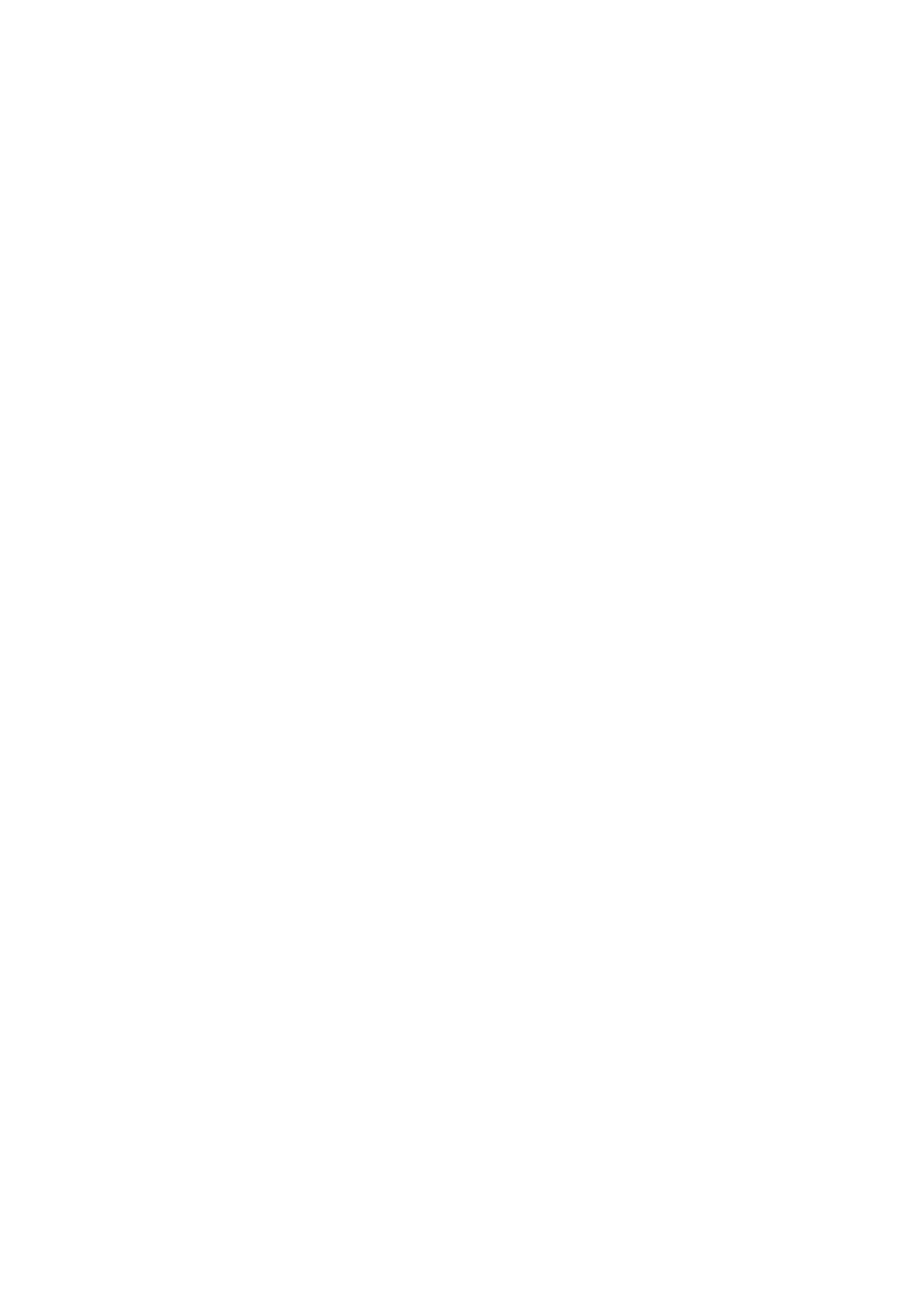# **Contents**\_\_\_\_\_\_\_\_\_\_\_\_\_\_\_\_\_\_\_\_\_\_\_\_\_\_\_\_\_\_\_\_\_\_\_\_\_\_\_\_

| <b>Foreword</b>                        | iii |
|----------------------------------------|-----|
| <b>Introduction</b>                    | 1   |
| <b>Welding Processes and Materials</b> | 3   |
| <b>Health Hazards</b>                  | 6   |
| <b>Prevention and Control Measures</b> | 9   |
| <b>First Aid</b>                       | 17  |
| <b>Appendix 1</b>                      | 18  |
| <b>Appendix 2</b>                      | 21  |
| <b>Appendix 3</b>                      | 22  |
| <b>Appendix 4</b>                      | 25  |
| <b>Further Reading</b>                 | 31  |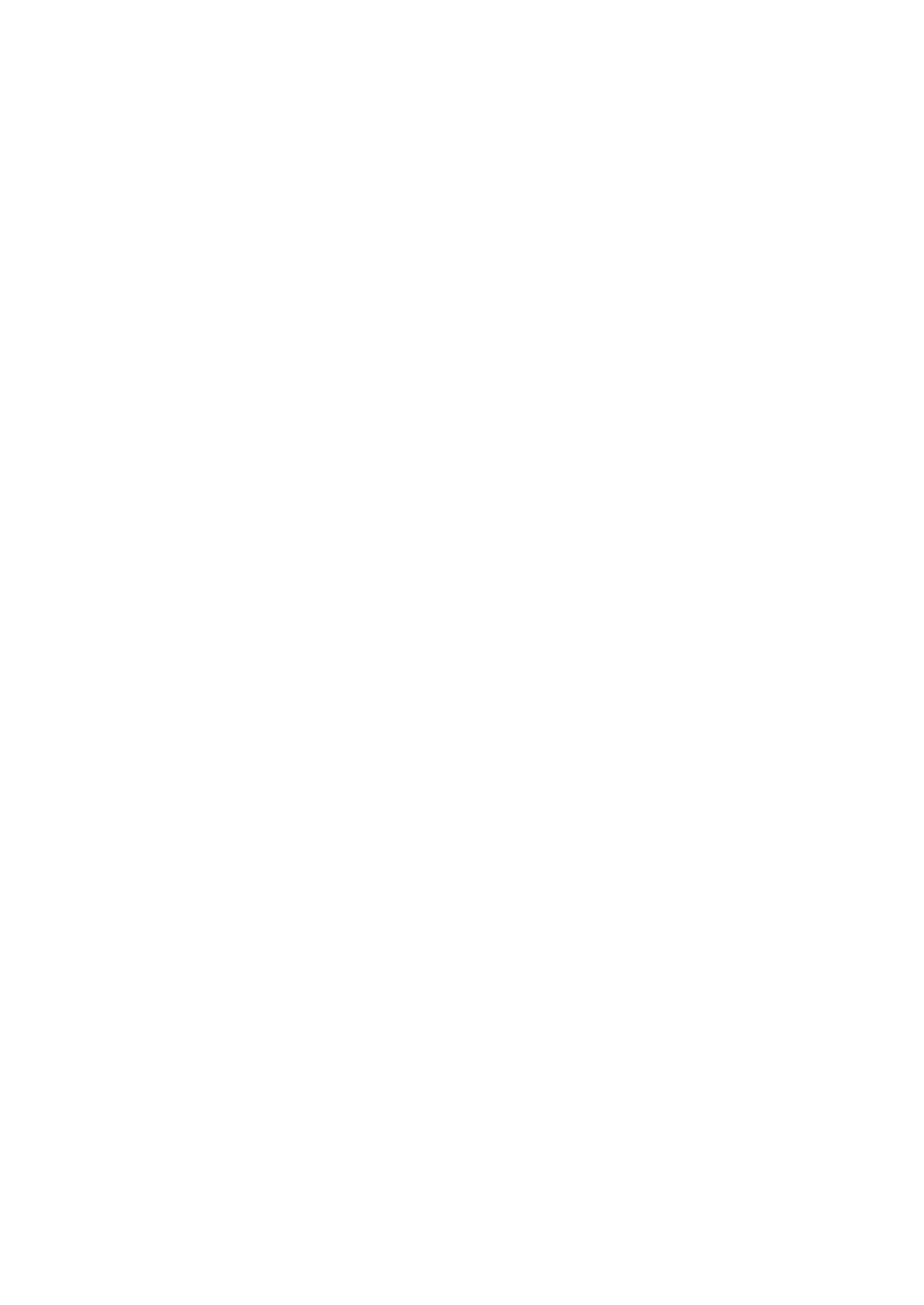# **Introduction**

Welding is the principal industrial process used for joining metals. The industrial use of welding is highly labour intensive, labour accounting for 80 to 90 per cent of production costs for all but the most automated processes. In typical industrialised countries 0.2 to 2 per cent of the total workforce is engaged in welding, the majority of welders being employed in the ship building, transport equipment manufacturing, building construction, petrochemical, mining and metallurgical industries. These workers are exposed to fumes and gases which may be hazardous to their health.

Many cases of acute poisoning due to excess exposure or severe short term exposure to one or more welding fume or gas have been documented. However, other than lung involvement, that is, mainly respiratory irritation and related effects, few chronic, long term effects have been directly attributed to welding fumes and gases. Due to the presence of chromium, nickel and aluminium, there is concern about the effects of chronic exposure on special groups such as welders of stainless steel and aluminium. At this stage, there is insufficient information to be conclusive about the effects of welding these metals.

This Guide describes some of the potential health hazards associated with welding fumes and gases. It also discusses the control and management of these hazards. A brief description of the various types of welding and allied processes is included as background information.

This Guide should be read in conjunction with the Worksafe Australia Guide, *Atmospheric Contaminants*, and the National Commission publication, *Exposure Standards for Atmospheric Contaminants in the Occupational Environment* (latest edition).

Australian Standards which are relevant to this Guide include:

- AS 1715 *Selection, Use and Maintenance of Respiratory Protective Devices*;
- AS 1716 *Respiratory Protective Devices*;
- AS 1668 Part 2 *Rules for the Use of Mechanical Ventilation and Air Conditioning in Buildings - Ventilation Requirements*; and
- AS 2865 *Safe Working in a Confined Space*.

*Health and Safety in Welding*, published by the Welding Technology Institute of Australia, should also be read in conjunction with this Guide.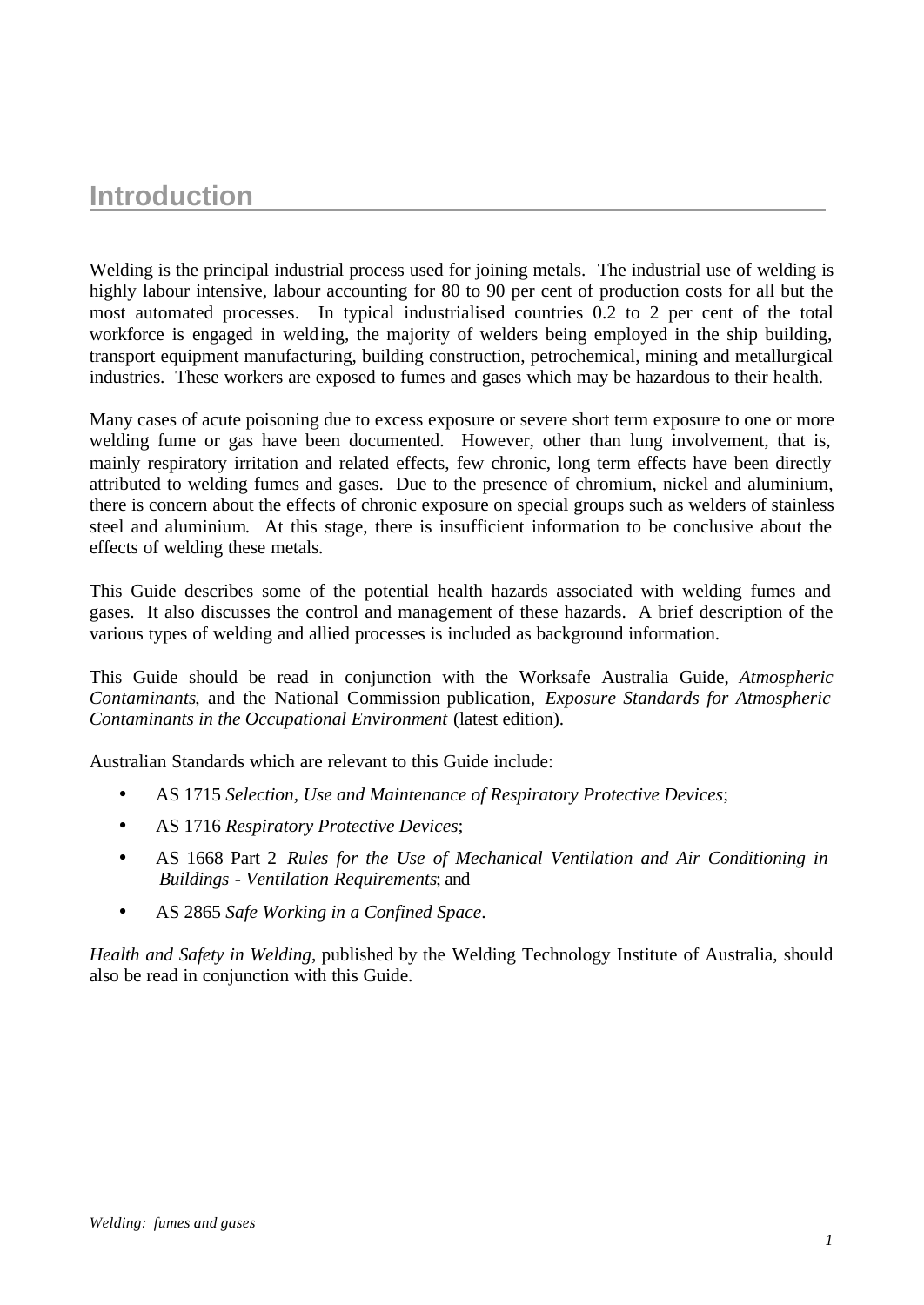The two most common types of welding used are:

- the electric arc welding of metal using a flux-coated electrode (manual metal arc welding, MMAW); and
- the electric arc welding of metal using a gas-shielded wire electrode (gas metal arc welding, GMAW).

The following five combinations account for 60 to 70 per cent of all welding activity:

- MMAW/mild steel;
- MMAW/stainless steel;
- GMAW/mild steel;
- GMAW/stainless steel; and
- GMAW/aluminium.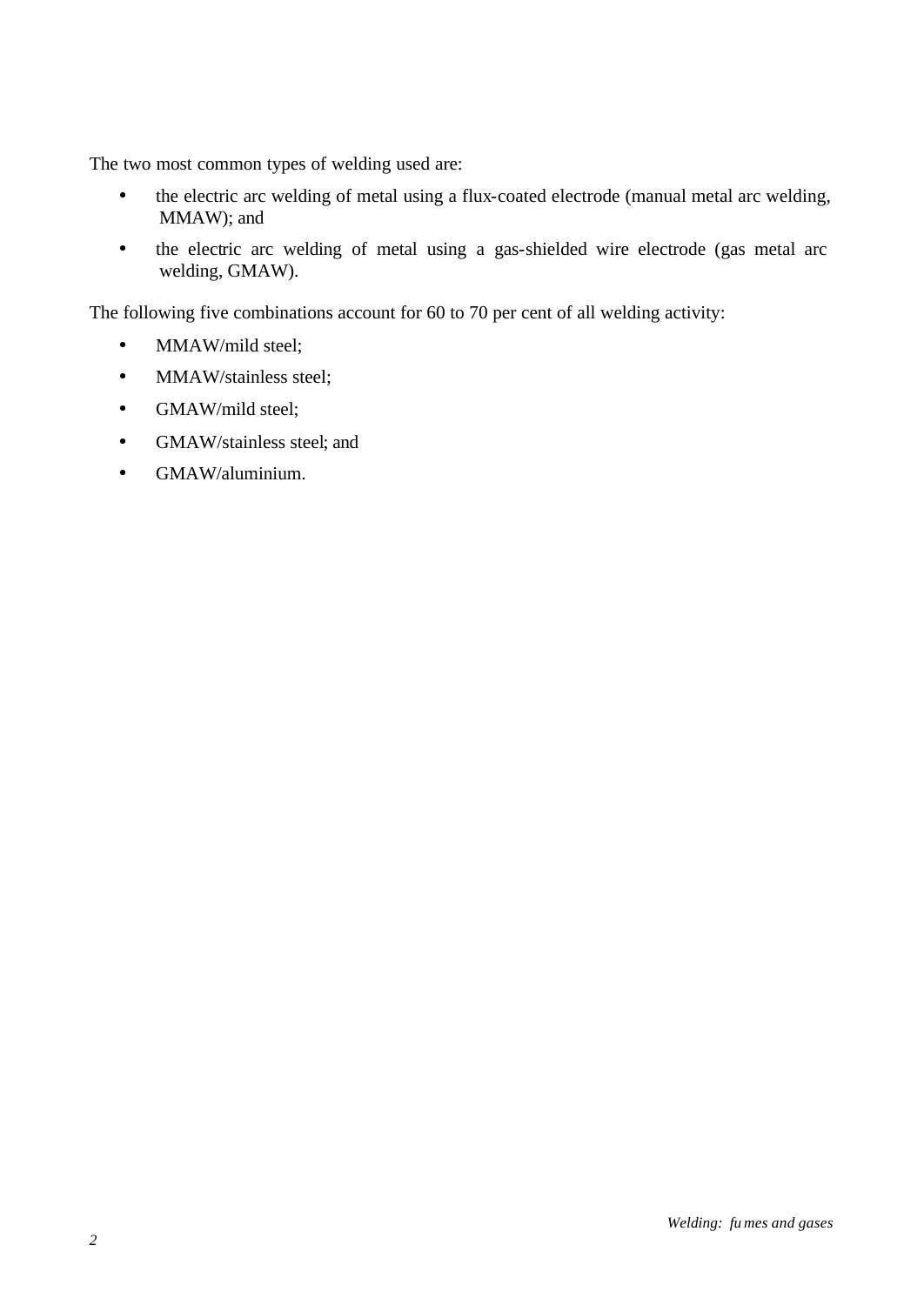The generic term 'welding' refers to the union between pieces of metal at joint faces rendered plastic or liquid by heat or pressure, or both. The two most common sources of heat are air/oxygen fuel gas flames, and the electric arc.

### **Common types of welding processes**

There are about 20 major types of welding processes used on 10 major classes of materials, and hence an extremely wide range of work environments is possible. MMAW and GMAW are the two most common types of welding used. In general, the five combinations MMAW/mild steel, MMAW/stainless steel, GMAW/mild steel, GMAW/stainless steel and GMAW/aluminium account for 60 to 70 per cent of all welding activity.

Figure 1 shows the various welding and allied processes used. The more common types of welding and related processes are briefly described in Appendix 1. Further information on the different types of welding processes can be obtained from *Health and Safety in Welding*, published by the Welding Technology Institute of Australia, and the International Labour Office publication, *Encyclopaedia of Occupational Health and Safety*.

### **Materials used in welding**

#### *Core and filler metals*

Core and filler metals are usually made of alloy similar in chemical composition to the materials being welded. The most commonly used material is mild steel. Special steels may contain chromium, nickel, molybdenum, aluminium, cobalt, vanadium or tungsten. Stainless steel electrodes may contain up to 26 per cent chromium and 21 per cent nickel. Manganese as high as 14 per cent may also be present in certain types of steel electrodes, for example, high-manganese hardfacing electrodes. High-chromium hardfacing electrodes may contain up to 30 per cent chromium, present as chromium metal and chromium carbides.

### *Electrode coatings (fluxes)*

MMAW electrodes are coated with a complex mixture of materials which, by melting and chemical decomposition, provide the following functions:

• a non-oxidising atmosphere (cellulose, carbonates);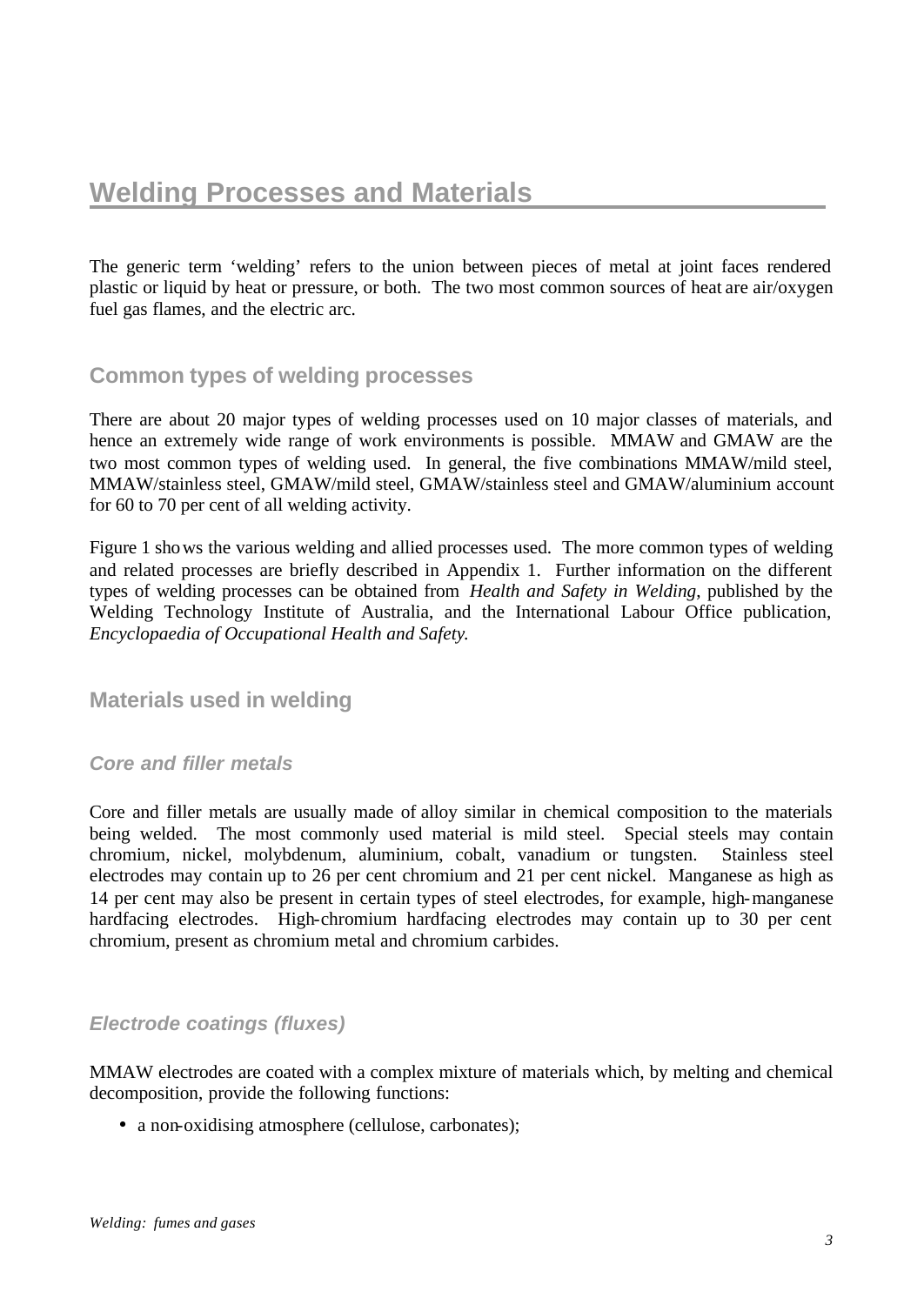

Figure 1. Welding and allied processes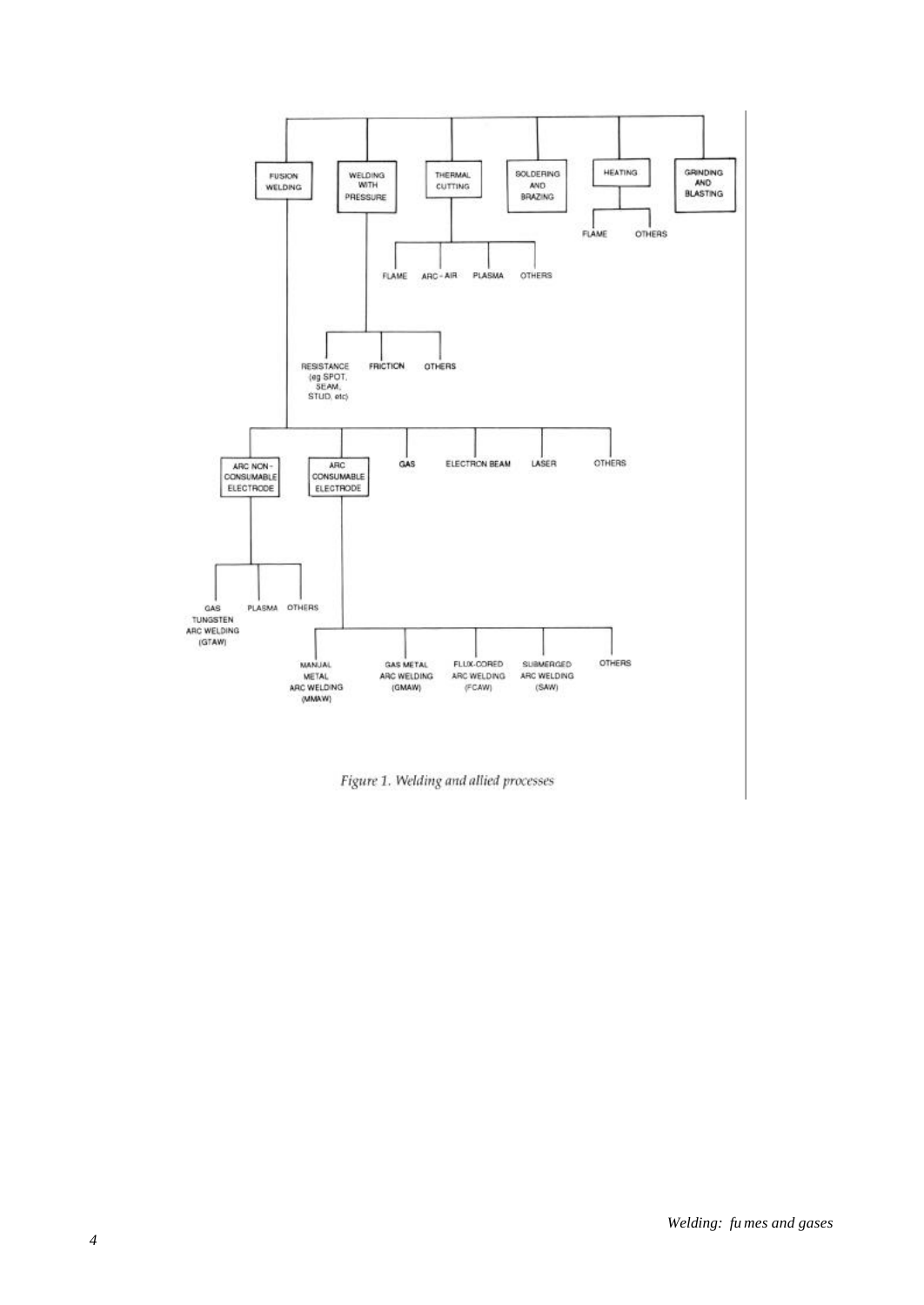- optimum weld and weld pool metallurgy (various metals or their oxides, calcium fluoride);
- slag formers (clays and oxides of titanium, silicon, manganese and magnesium); and
- additional charge carriers to the plasma (readily ionisable elements such as sodium, potassium and calcium from their compounds).

Electrode coatings may also include ferro-manganese, ferro-vanadium and ferro-silicon. In addition, the following agents are used in manufacturing MMAW electrodes:

- moulding agents, such as aluminium and magnesium silicate;
- extruding agents, such as starch, glucose and methyl cellulose;
- binders, such as potassium and sodium silicate; and
- fibrous materials, such as mica (asbestos is not used now).

Coatings of low-hydrogen electrodes have a high fluoride content. Electrode coatings in certain instances may have substantial amounts of metallic constituents added which contribute to the weld deposit, for example, iron, manganese, chromium and nickel.

#### *Coatings on materials to be welded*

Materials being welded may be:

- metal coated with zinc, lead or tin, which may be achieved by electroplating, hot dipping or metal spraying;
- electroplated with cadmium, copper, chromium or nickel;
- primed, painted with coatings containing lead pigments, zinc chromate, zinc dust or copper (as in anti-fouling coatings); and
- coated with resins, such as epoxy, phenol formaldehyde, vinyl, polyurethane, bitumen, oil modified alkyd and sodium/potassium silicate.

#### *Cleaning of welding materials*

Cleaning of metal surfaces before welding is often necessary. Abrasive methods of cleaning include grit or shot blasting, and mechanical or hand grinding. Chemical cleaning methods involve the use of degreasing solvents, the hazards and control of which are described in the Worksafe Australia Guides, *Solvent Vapour Degreasing*, and *Industrial Organic Solvents*.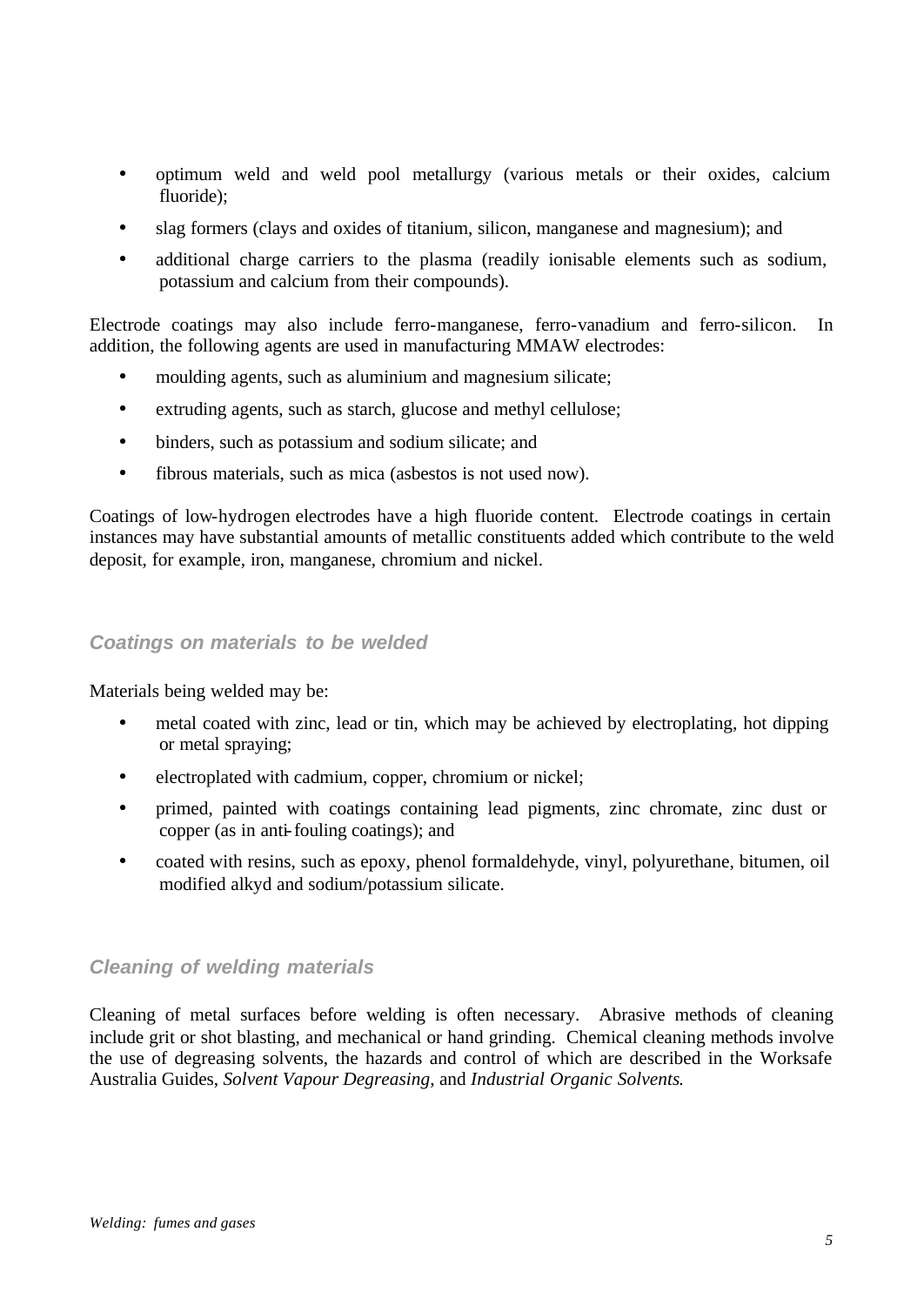# **Health Hazards**

When considering the hazards associated with any workplace, it is essential to understand the relationship between 'hazard', 'exposure' and 'risk'.

'Hazard' is the potential for an agent or process to do harm. 'Risk' is the likelihood that an agent will produce injury or disease under specified conditions.

Health effects can only occur if a worker is actually exposed to the hazard. The risk of injury or disease usually increases with the duration and frequency of exposure to the agent, and the intensity/concentration and toxicity of the agent.

Toxicity refers to the capacity of an agent to produce disease or injury. The evaluation of toxicity takes into account the route of exposure and the actual concentration of an agent in the body.

This Guide is limited to discussion of the potential hazards of welding fumes and gases. General health hazards associated with welding are listed in Appendix 2. The hazards of soldering and brazing are adequately covered in *Health and Safety in Welding*, published by the Welding Technology Institute of Australia.

Appendix 3 on fume formation and production in welding processes complements the section on welding processes and materials and Appendix 1.

Notes on specific atmospheric contaminants, fumes and gases produced by welding and their health effects are given in Appendix 4.

#### **Health effects**

*Acute*, short term effects of the inhalation of the various components of welding fumes and gases (see also Appendix 4) can generally be related to a particular process and exposure. Such effects are well documented. Chronic, long term effects have, however, received less attention because of the confounding effects due to population dynamics, for example, job mobility, and from the masking of welding-related health effects by other factors such as cigarette smoking.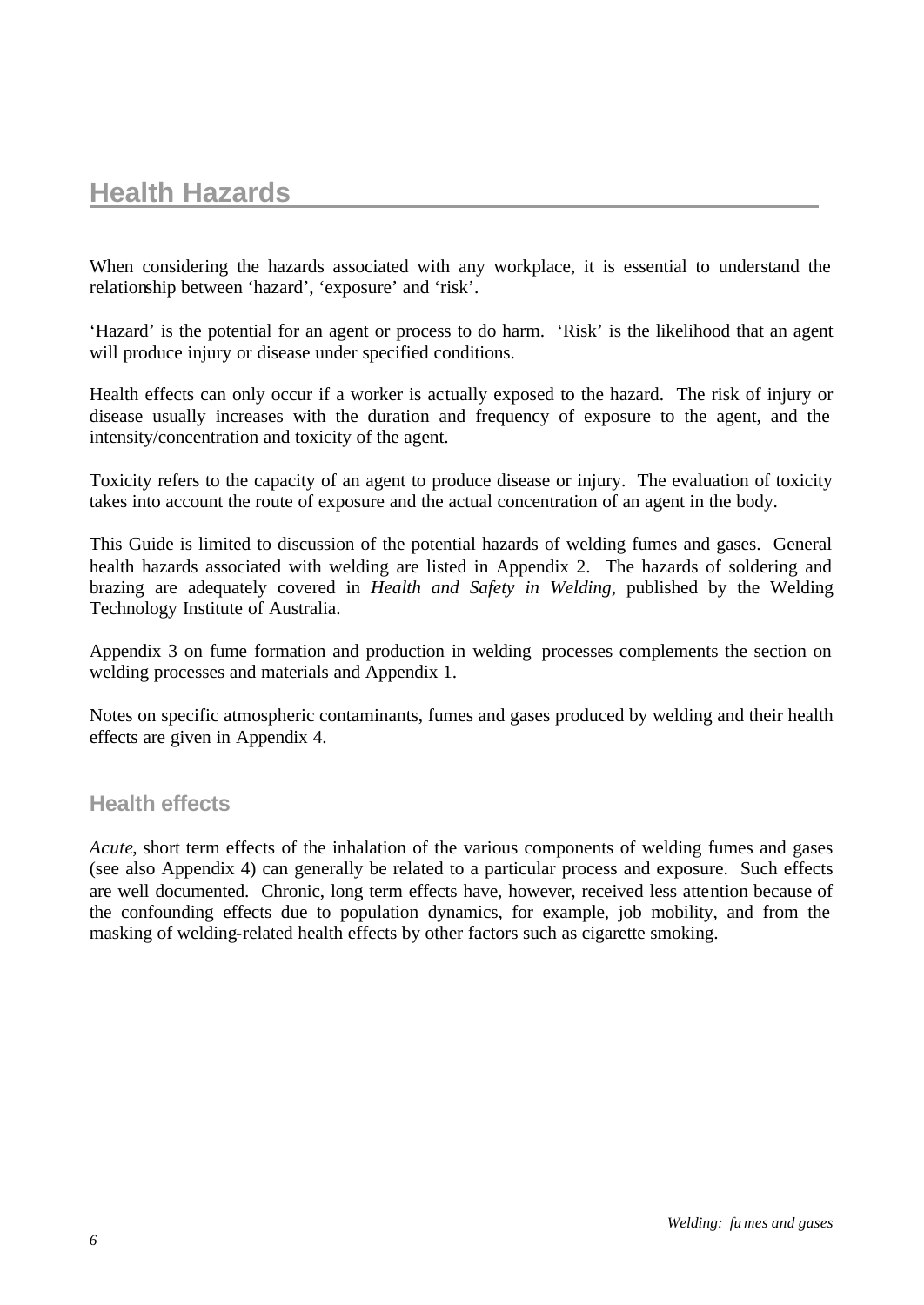#### *Short term effects*

#### **Metal fume fever**

Metal fume fever occurs in welders who inhale zinc oxide fumes, although other components, for example, copper, aluminium and magnesium, may also produce this condition. Symptoms of metal fume fever, which resemble influenza, usually occur several hours after exposure and include a metallic or sweet taste, chills, thirst, fever, muscle aches, chest soreness, fatigue, gastro-intestinal pain, headache, nausea and vomiting. The symptoms usually subside within one to three days of exposure with no residual effect.

#### **Exposure to ozone**

Exposure to ozone generated in GMAW and plasma arc welding may produce excessive mucus secretion, headache, lethargy, eye irritation and irritation and inflammation of the respiratory tract. In extreme cases, excess fluid and even haemorrhage may occur in the lungs. The irritant effects of the gas on the upper respiratory tract and the lungs may be delayed.

#### **Exposure to nitrogen oxides**

Nitrogen oxides produce somewhat similar respiratory tract effects to ozone. Inhalation of nitrogen oxides does not always produce immediate irritant effects but may result in excessive fluid in the lung tissues (pulmonary oedema) some hours after exposure ceases.

#### *Long term effects*

Details of long term health effects specific to individual welding fume and gas components are given in Appendix 4.

#### **Respiratory system**

On the basis of studies which have been undertaken, there is evidence that chronic obstructive diseases are made worse by smoking.

#### **Nervous system**

Out of the possible welding fume components, lead and manganese are toxic to the nervous system (see Appendix 4).

#### **Cardiovascular system**

Carbon monoxide, generated in carbon dioxide-shielded GMAW processes, combines readily with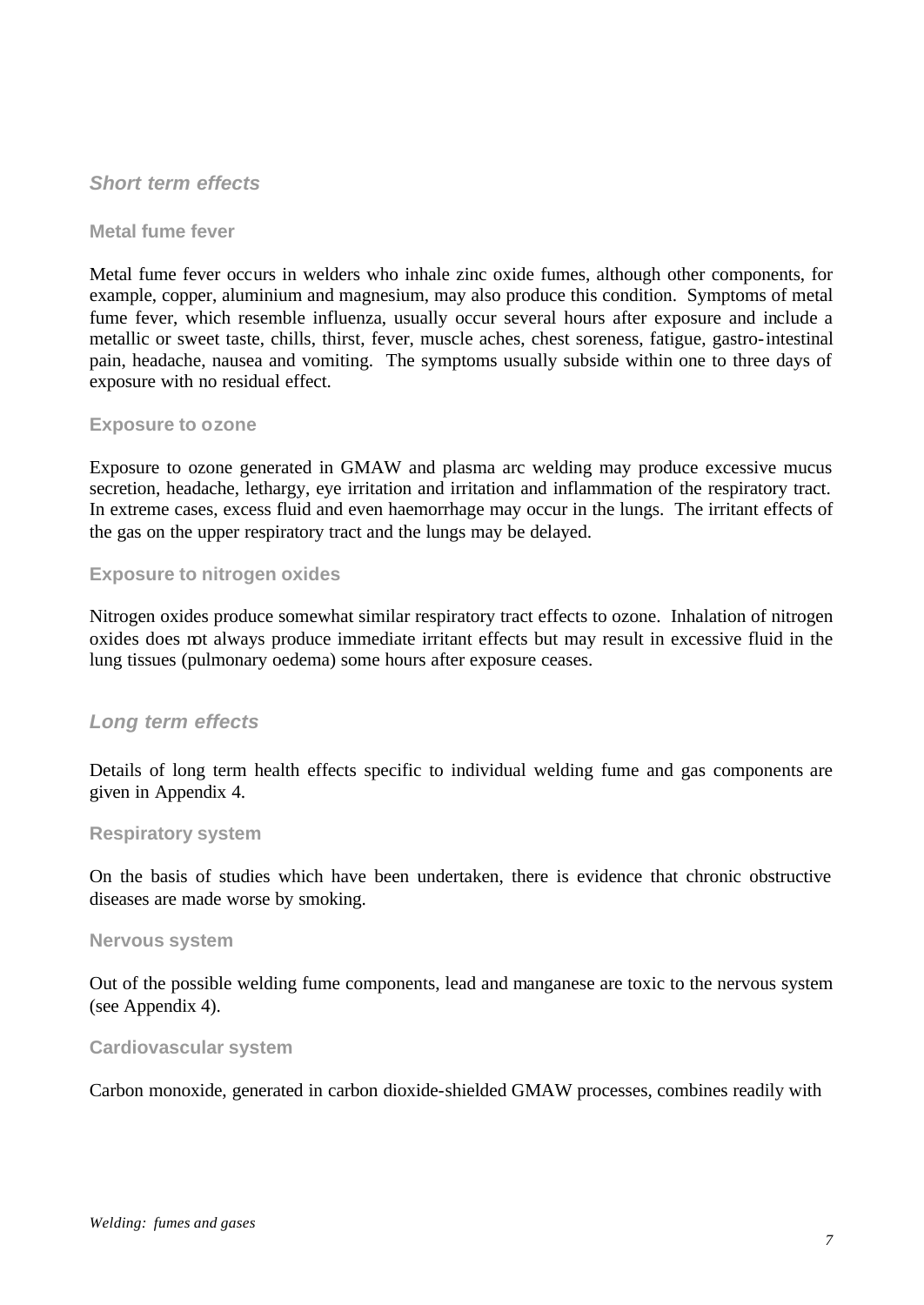haemoglobin, thereby lowering the oxygen-carrying capacity of blood. For this reason, exposure to carbon monoxide may present an added health risk to welders with heart disease.

**Skin**

Chromium (VI) compounds, which may occur in stainless steel or related welding fumes, are a frequent cause of dermatitis (see Appendix 4).

#### **Carcinogenic effects**

There is concern regarding the presence of potential cancer causing agents, *carcinogens*, in certain types of welding fumes and gases. In this context:

- the particulate form of fume may be carcinogenic, but no definitive human or animal study results are available;
- chromium (VI) and nickel (see Appendix 4) are implicated in respiratory tract cancer in other, non-welding, industrial settings;
- ozone is a suspect lung carcinogen in laboratory animals, but no studies of the long term effects of ozone on exposed welding populations have been documented; and
- the welding arc emits ultraviolet radiation of wavelengths that have the potential to produce skin tumours in animals and in over-exposed individuals, however, no confirmatory studies of this effect in welders have been reported.

Lung cancer is the most common form of human cancer. Studies of lung cancer among welders indicate that they may experience a 30 to 40 per cent increased risk compared to the general population. Since smoking or exposure to other cancer-causing agents, such as asbestos fibres, may have influenced the results, it is not known whether welding represents a significant lung cancer risk. It is considered that welding done on mild steel represents little risk. Stainless steel welders are exposed to chromium and nickel and may be a high risk group, which might account for the overall increase in lung cancer incidence among welders.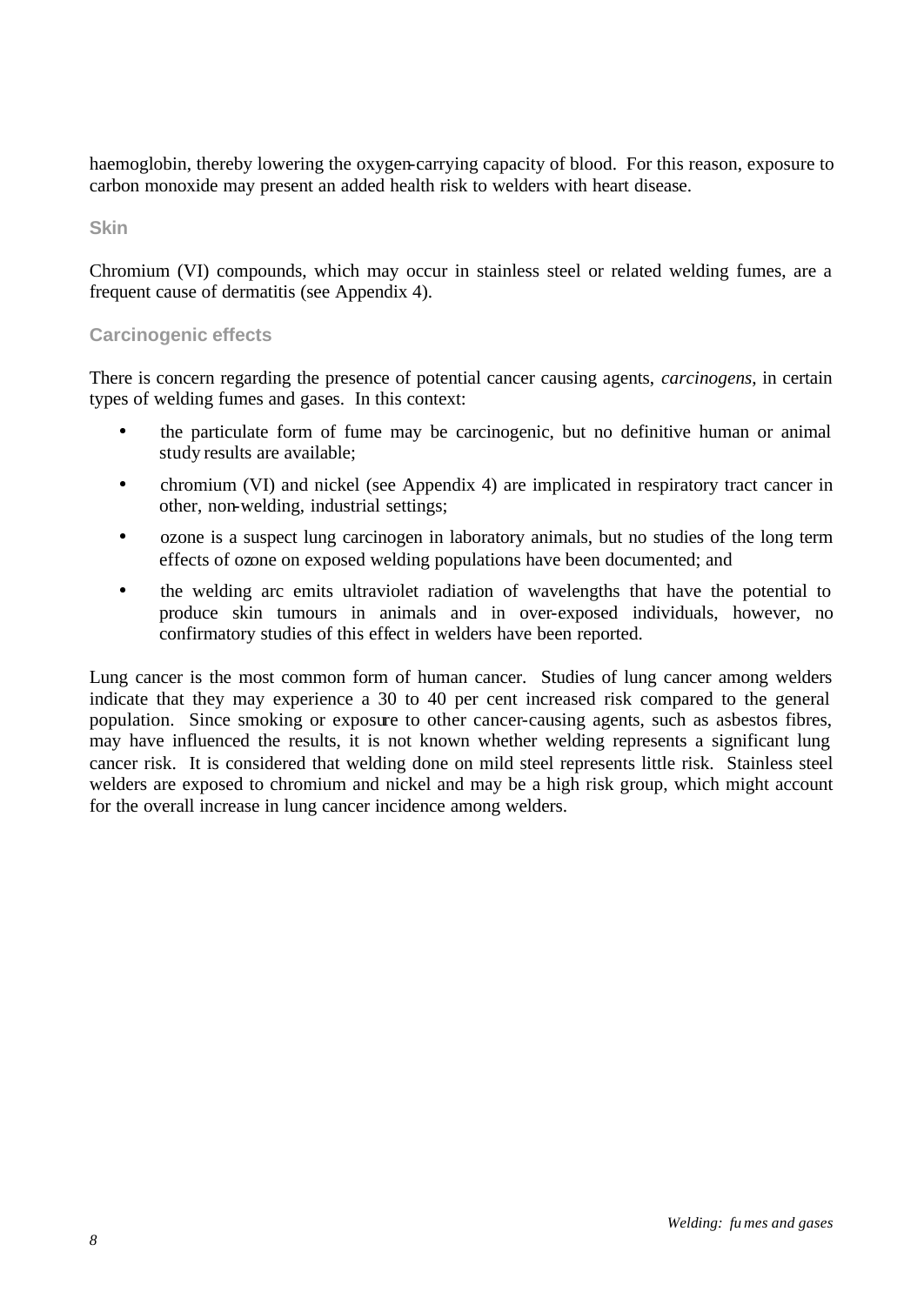Following the identification of a hazard, evaluation of work practices and conditions must be undertaken so that effective prevention and control measures can be implemented. This should be considered an integral part of management's responsibilities.

# **Control measures**

Where there is a likelihood of worker exposure to welding fumes and gases, steps should be taken to minimise that exposure as far as workable. A thorough examination of work practices is essential. Procedures should be adopted to ensure that workers are not unnecessarily exposed to the hazard. Control measures include, but are not limited to, the following, which are ranked in priority of their effectiveness:

- elimination/substitution and process modification;
- engineering controls;
- administrative controls; and
- use of personal protective equipment.

### **Substitution**

Manufacturers of welding electrodes may be able to substitute less hazardous ingredients in their products without altering important metallurgical or welding characteristics. Lithium silicate or an organic binder substituted for sodium or potassium silicates reduces the hazardous chromium (VI) content of fumes during stainless steel welding.

#### *Welding process parameters*

Examples of how welding process variables can affect fume formation rates are given in Appendix 3. In addition, the type of shielding gas used can significantly affect the fume formation rate. For example, fume formation rates can be reduced by about 20 per cent when a mixture of argon and carbon dioxide is used instead of carbon dioxide alone. A possible way of reducing ozone when welding aluminium using GMAW may be to add nitric oxide to the shielding gas.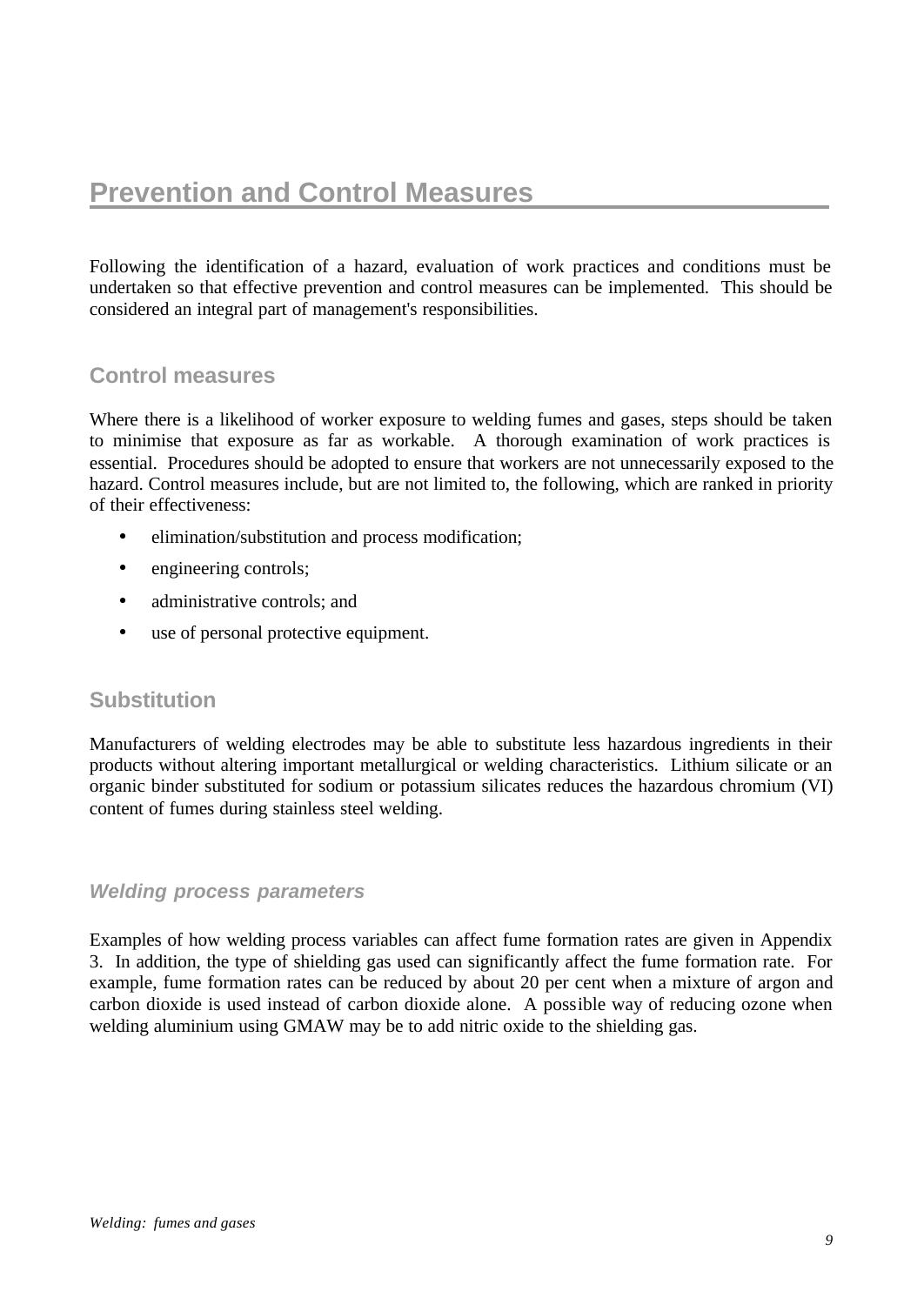# **Engineering controls**

### *Specific controls*

Local exhaust ventilation is generally not effective in controlling ozone because the gas is formed at a distance away from the arc (see Appendix 4). Two novel engineering methods for reducing ozone concentrations in the use of GMAW on aluminium are described by Faggetter, et al. in the *American Industrial Hygiene Association Journal*, vol. 44, no. 5, pp. 316-20, 1983.

In the first method, a stainless steel mesh shroud is attached to the welding torch with a small viewing window left open so that the welder can still view the welding operation. The stainless steel shroud acts as a barrier to the ultraviolet radiation, which produces ozone by reacting with the oxygen in the surrounding air. Increasing the layers of stainless steel mesh further reduces ultraviolet radiation transmission and the level of ozone gas. Using this method, ozone exposures rarely exceed the exposure standard of 0.1 part per million.

The second method utilises a combination of shielding and ventilation when the stainless steel shroud cannot be used because of the size or configuration of the parts being welded. lightweight portable fume cabinet is constructed of translucent plastic and fitted with an exhaust fan. The translucent plastic reduces the transmission of ultraviolet rays and so reduces the production of ozone gas.

### *Local exhaust ventilation*

Hazardous atmospheric contaminants can often be controlled effectively at their source by means of a local exhaust system. This system comprises:

- a hood which captures the contaminant at its point of generation;
- a duct system with appropriate airflow;
- an air cleaning system to prevent pollution of the general atmosphere;
- an exhaust fan; and
- a stack or other means of dispersing the decontaminated air into the atmosphere.

Further details can be obtained from the following three books, *Clean Air at Work, Industrial Ventilation - A Manual of Recommended Practice*, and *Principles of Local Exhaust Ventilation*.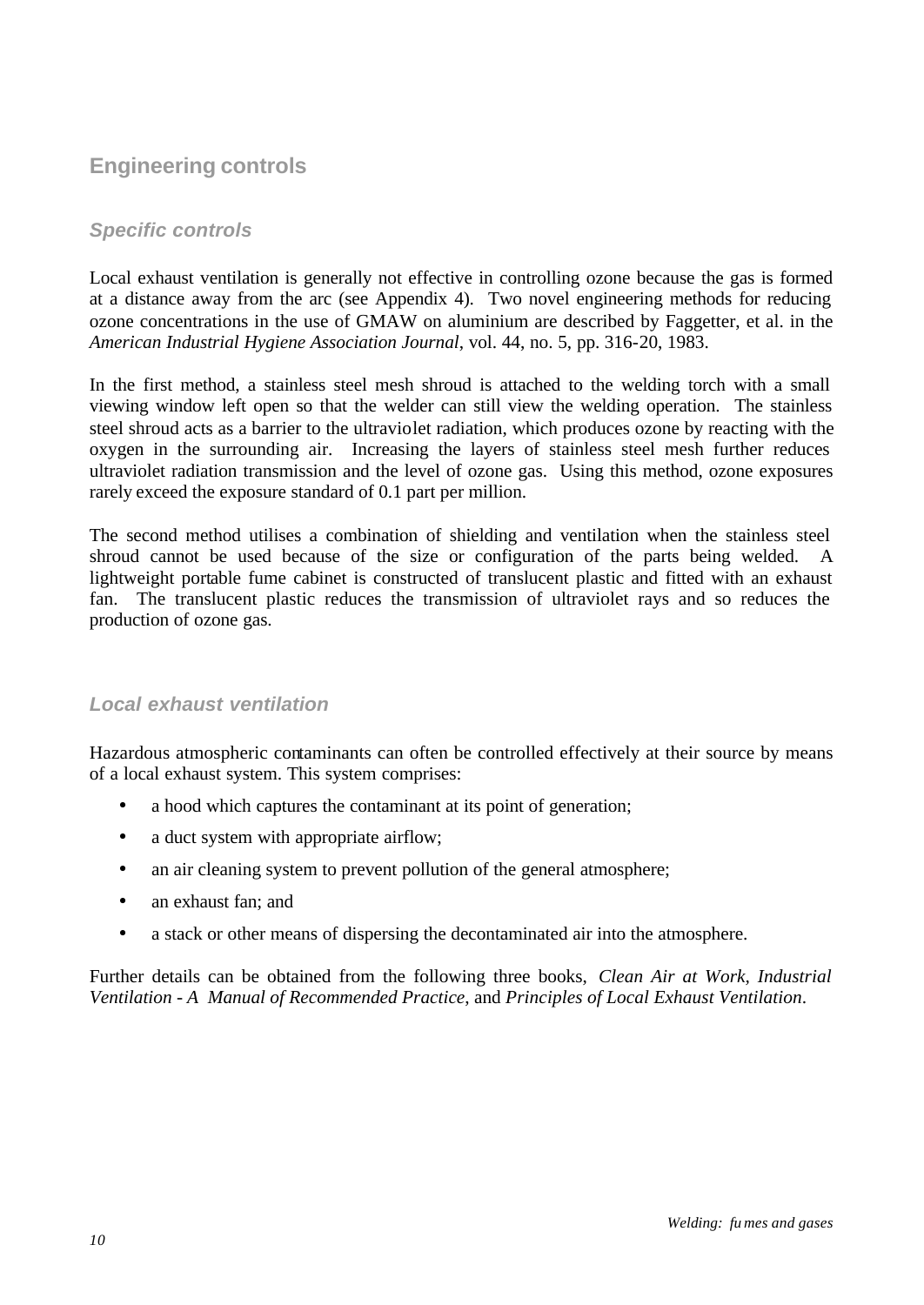

Figure 2b Principle of a fume extraction gun mounted on an exhaust hood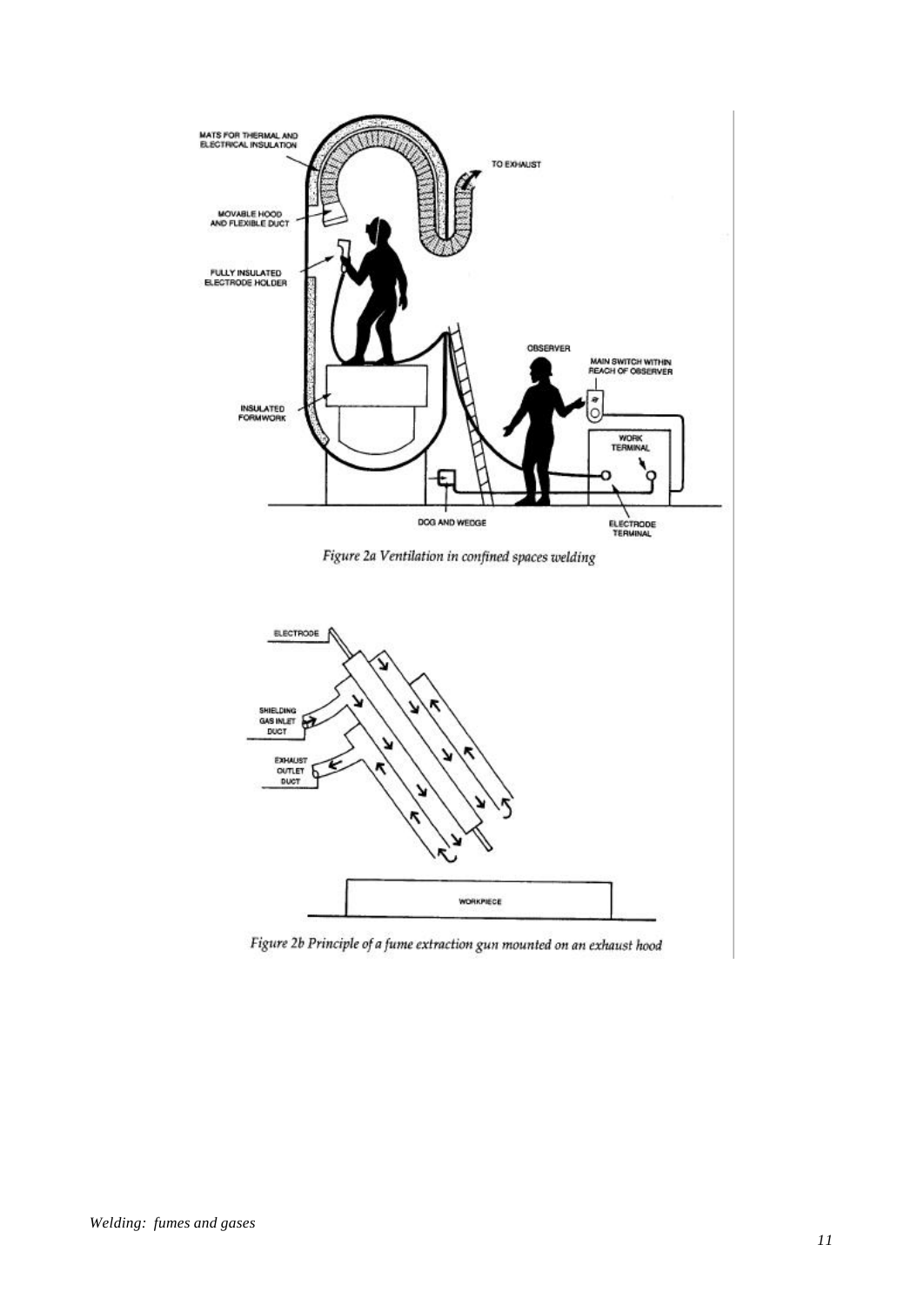Care in selection, design, installation, operation and regular maintenance of a ventilation system is essential to ensure that the system adequately controls contamination at all times.

The design of an effective ventilation system is a highly skilled area of expertise and therefore should only be performed by those competent to do so. Special care in design is important where combustible, inflammable or potentially explosive materials are involved. Inlets and outlets must not be blocked and must be kept clear at all times.

Air from a local exhaust ventilation system should not be re-circulated into the workroom. It should be discharged into the outside air, distant from other work areas, air conditioning inlets or compressors supplying breathing air.

Three examples of local exhaust ventilation suitable for welding operations are:

- fixed installations, such as side-draft or down-draft tables and benches, and partially or completely enclosed booths;
- portable installations, such as movable hoods that are attached to flexible ducts (see Figure 2a); and
- fume extractors attached directly to the welding gun (see Figure 2b).

#### *General ventilation*

General ventilation systems are not usually as satisfactory in the control of health hazards as are the use of ventilated process enclosures or local exhaust ventilation, but they may be useful to control minor emissions of contaminants of low toxicity. In designing a mechanical ventilation system where such contamination occurs, particular attention should again be given to fan selection and to the placement of air extractors and fresh air supply openings. In particular, the movement of air should be arranged so that clean air streams are drawn past workers and contaminated ones lead away from them. Such systems require rigorous control over all sources of natural ventilation and air movement which may disturb planned air movement, for example, the operation of air conditioning systems or the opening and closing of doors and windows. Changes or additions to a balanced ventilation system must be implemented in such a way that they will not result in reduced efficiency of the entire ventilation system.

#### *Dilution ventilation*

It may be possible to dilute the concentration of contaminants with a sufficient volume of clean air to reduce the levels of contamination which reach personnel. This method is usually applicable to processes which can be operated in open air or with a skeleton structure and roof.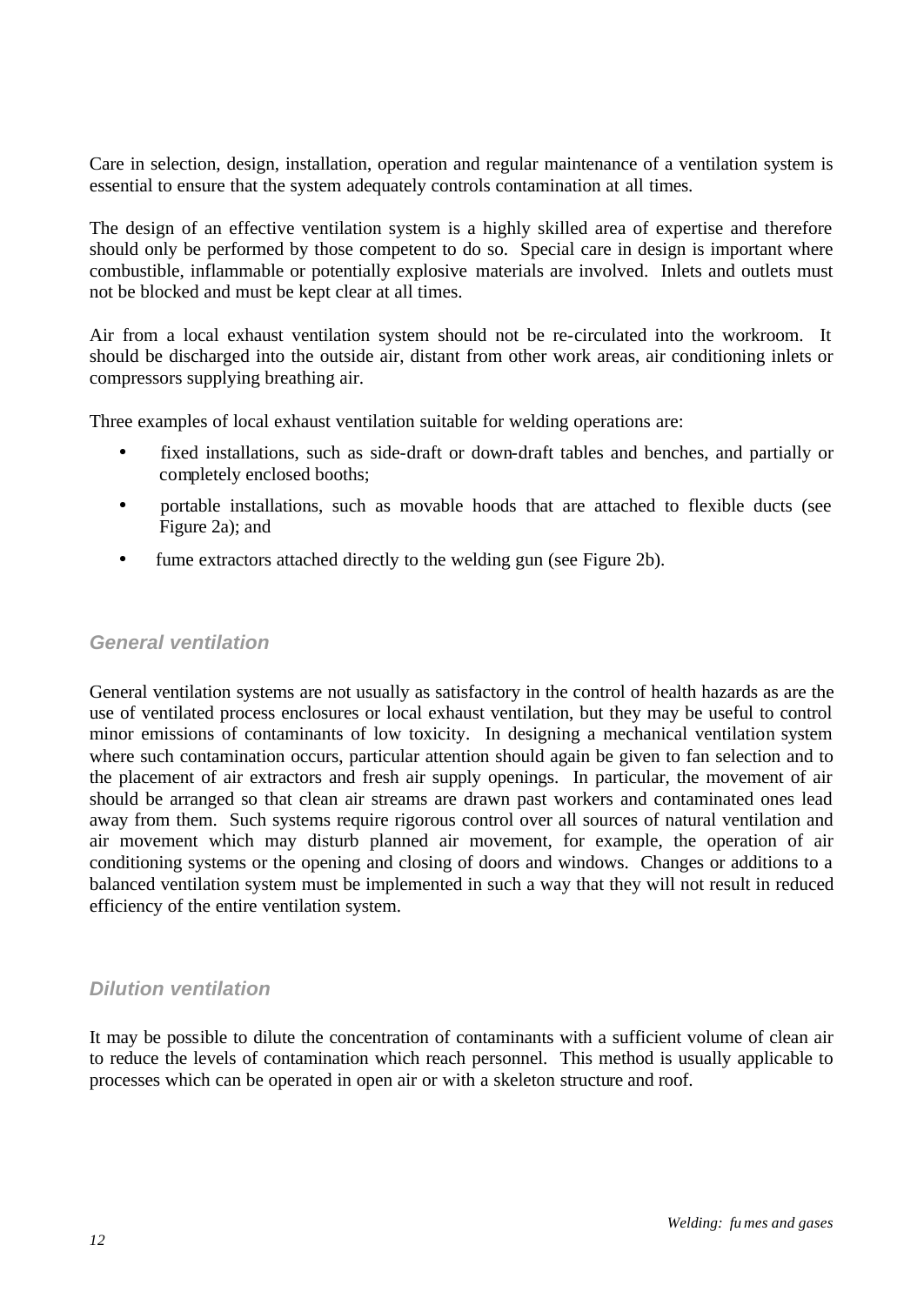Such open construction, however, while affording good natural ventilation, requires skilled and experienced design to achieve success. In particular, the effects of thermal air movements require specialist consideration.

#### *Note:* **General ventilation and dilution ventilation are not as effective as local exhaust ventilation for the control of atmospheric contaminants. They may, however, be useful to control minor contaminant emissions of low toxicity.**

For further information on ventilation, refer to the Worksafe Australia Guide, *Atmospheric Contaminants*, and Australian Standard AS 1668 Part 2.

### **Monitoring**

Monitoring may be used for the evaluation of a hazard and for assessing the effectiveness of control measures. The design and implement ation of a monitoring program should be carried out by, or in consultation with, a properly qualified person.

Monitoring of the work environment involves the measurement of atmospheric contaminants at selected locations in the workplace (static, positional monitoring). Personal monitoring involves the measurement of atmospheric contaminants in the breathing zone of the individual worker. Biological monitoring involves measurement of the concentration of a contaminant, its metabolites or other indicators in the tissues or body fluids of the worker. In some cases, biological monitoring may be required to supplement static or personal monitoring.

In the control of health hazards due to a specific contaminant, where it has been demonstrated that the exposure of the employee to the contaminant is approaching the relevant exposure standard, or where biological monitoring indicates that an unacceptable exposure is occurring, *immediate action must be taken to reduce the health hazard* and intensive monitoring should continue.

Records of the results of any monitoring should be maintained and employees should be informed of these results.

Fume may be analysed, particularly for specific toxic constituents, for example, nickel, chromium (VI) and manganese, using standard methods.

If required, gases may also be monitored.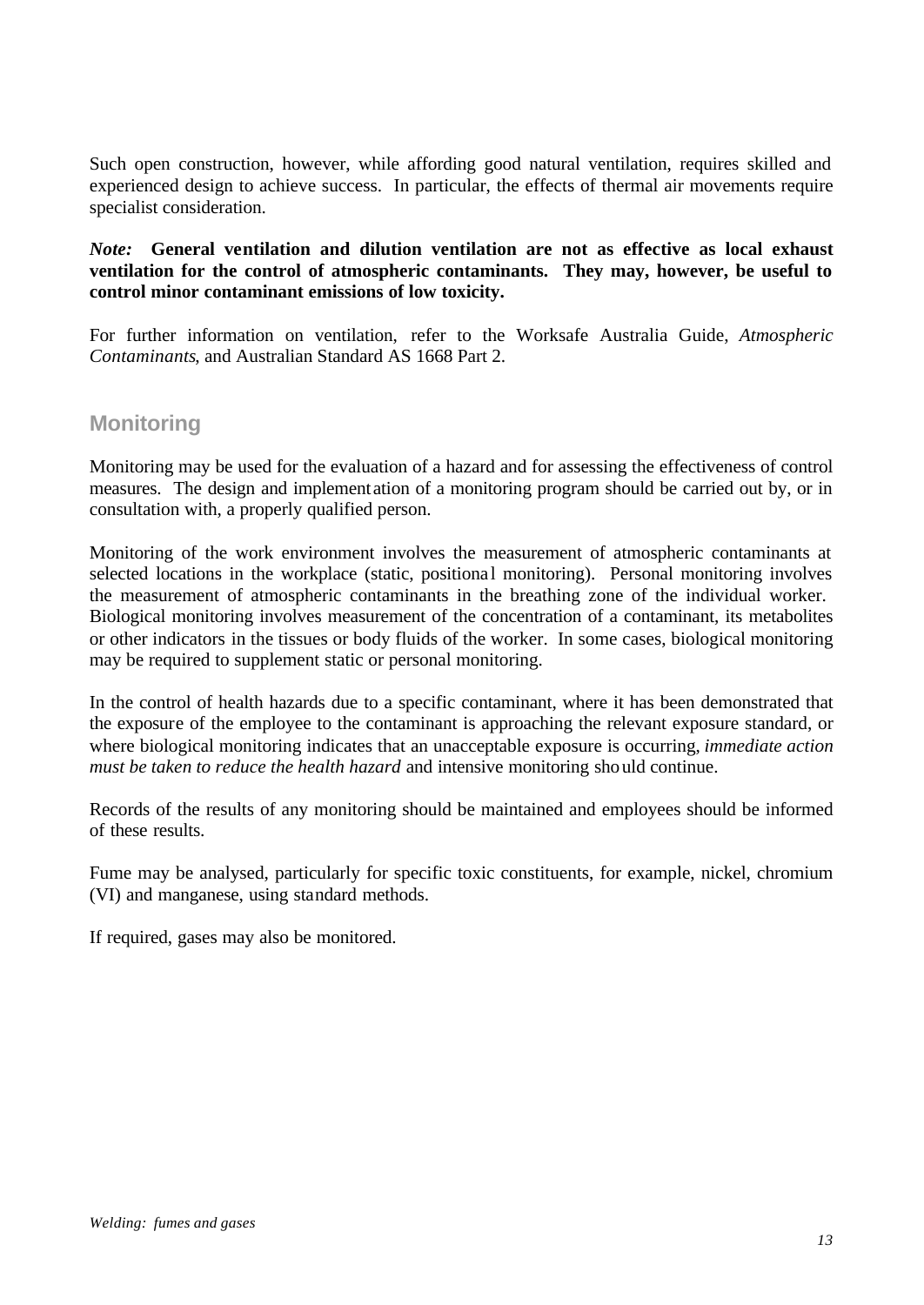# **Exposure standards**

Exposure standards for welding fumes and for the various components in welding fumes and gases are listed in the National Commission publication, *Exposure Standards for Atmospheric Contaminants in the Occupational Environment* (latest edition).

The exposure standards represent airborne concentrations of individual chemical substances which, according to current knowledge, should neither impair the health of, nor cause undue discomfort to, nearly all workers. Additionally, the exposure standards are believed to guard against narcosis or irritation which could precipitate industrial accidents.

Except where modified by consideration of excursion limits, exposure standards apply to long term exposure to a substance over an eight hour day for a normal working week, over an entire working life.

#### **The exposure standards do not represent 'no-effect' levels which guarantee protection to every worker.**

### **Work practices**

Work practices that can reduce fume exposure levels and adverse health effects include:

- removal of rust inhibitors, paints, degreasers or other coatings on metals to be cut or welded, although this process in itself may be hazardous;
- segregation of degreasing operations from welding tasks;
- positioning of the welder as far away from the welding fumes as possible; and
- promotion of a no-smoking policy.

# **Personal protective equipment**

In certain circumstances, personal protection of the individual may be required as a supplement to other preventive action. It should not be regarded as a substitute for other control measures and must only be used in conjunction with substitution and elimination measures.

Personal protective equipment must be appropriately selected, individually fitted and workers trained in their correct use and maintenance. Personal protective equipment must be regularly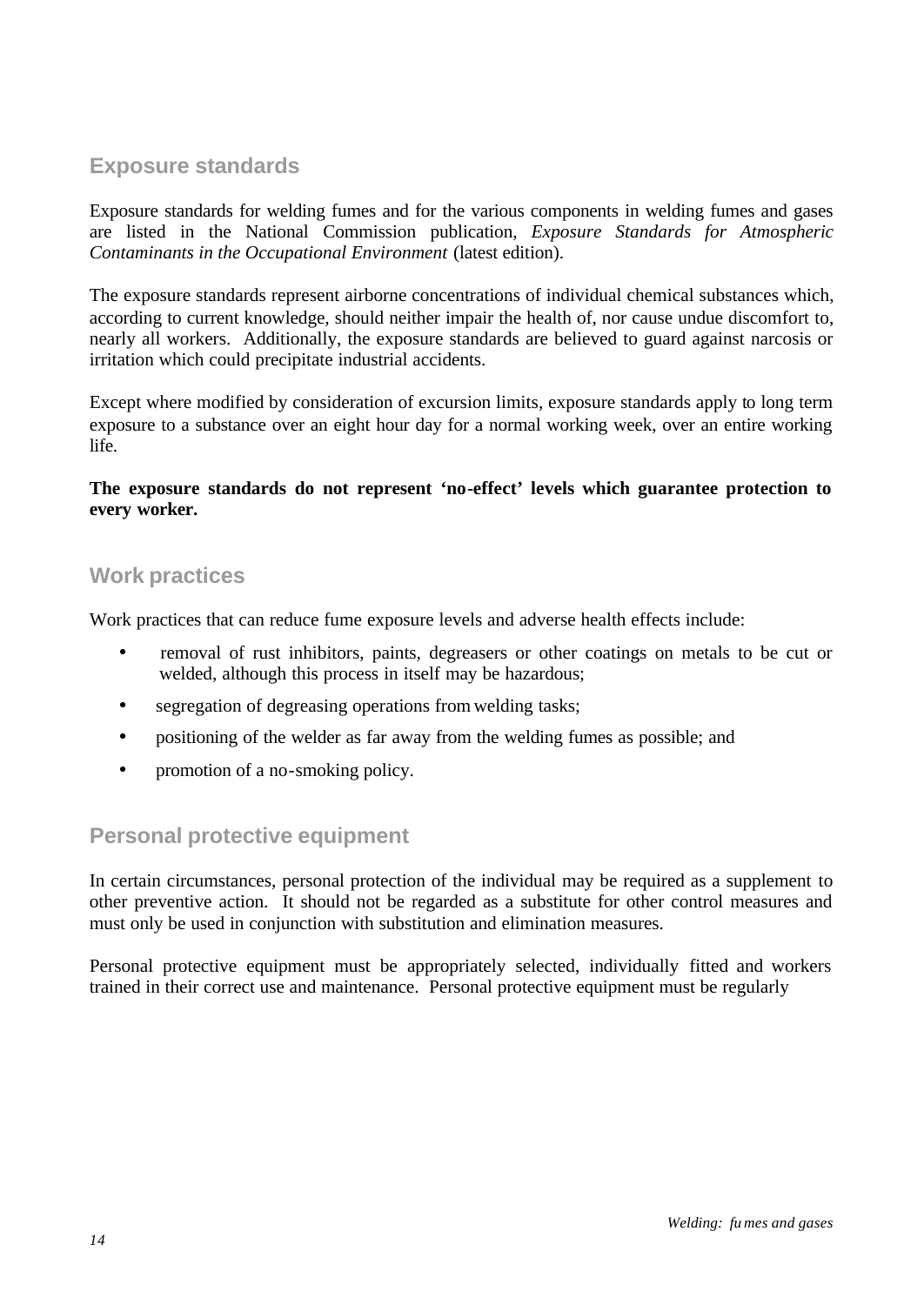checked and maintained to ensure that the worker is being protected.

*Health and Safety in Welding*, published by the Welding Technology Institute of Australia, should be consulted for a description of the different types of respirators recommended for welders. Only devices, both for fumes and gases, which conform with Australian Standard AS 1716 should be used. Expert advice should be obtained when selecting respirators. To determine the best type of respirator for a particular situation, the composition of the welding fumes and gases should be considered. To be effective, a respiratory protection program depends heavily on worker education in the correct selection, fitting, use and maintenance of the respirators (see Australian Standard AS 1715). Workers who are required to be close to the welding process, such as welders' helpers, should also be provided with respiratory protection.

### **Health surveillance**

Due to the wide variety of processes, materials and work practices employed in different welding tasks, each individual situation and its needs should be carefully assessed by qualified occupational health professionals. Under some circumstances, health surveillance may be required, with investigations directed specifically to the effects of the work performed.

Where employees are to undergo health assessment, there should be adequate consultation prior to the introduction of any such program. Where medical records are kept, they must be confidential. It is particularly valuable to be able to relate employee health and illness data to exposure levels in the workplace.

Biological monitoring, when considered appropriate, should be tailored to specific hazards and specific exposures.

# **Education and training**

All employees working with welding processes must be informed of the hazards from exposure to the contaminants and the precautions necessary to prevent damage to their health. Employees should be trained in appropriate procedures to ensure that they carry out their work so that as little contamination as possible is produced, and in the importance of the proper use of all safeguards against exposure to themselves and their fellow workers. Adequate training, both in the proper execution of the task and in the use of all associated engineering controls, as well as of any personal protective equipment, is essential.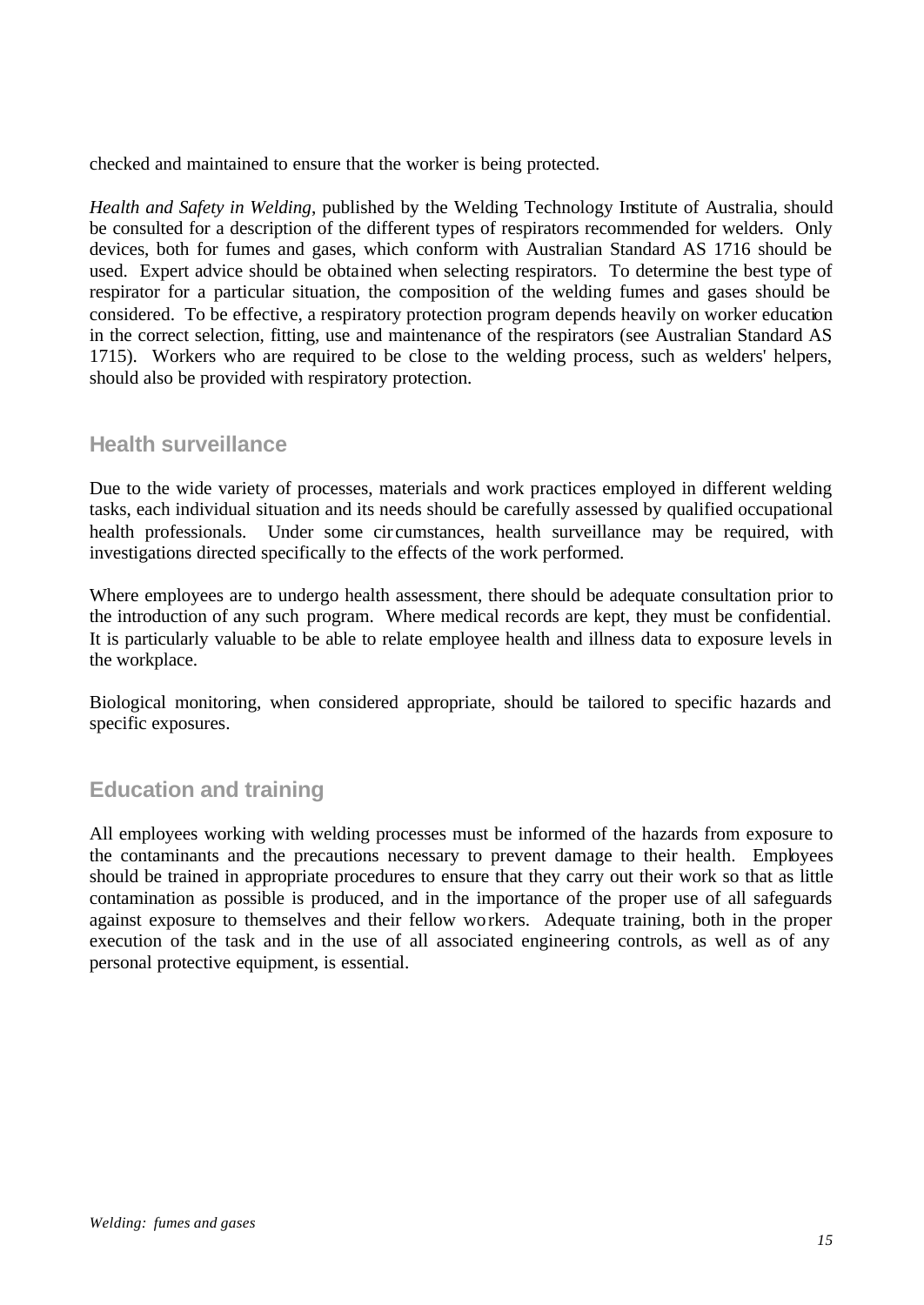Employees exposed to contamination hazards should be educated in the need for, and proper use of, facilities, clothing and equipment and thereby maintain a high standard of personal cleanliness. Special attention should be given to ensuring that all personnel understand instructions, especially newly recruited employees and those with English-language difficulties, where they are known.

Before handling all substances, material safety data sheets for the electrodes, fluxes and coatings used should be obtained from the suppliers of such materials and be made available to employees.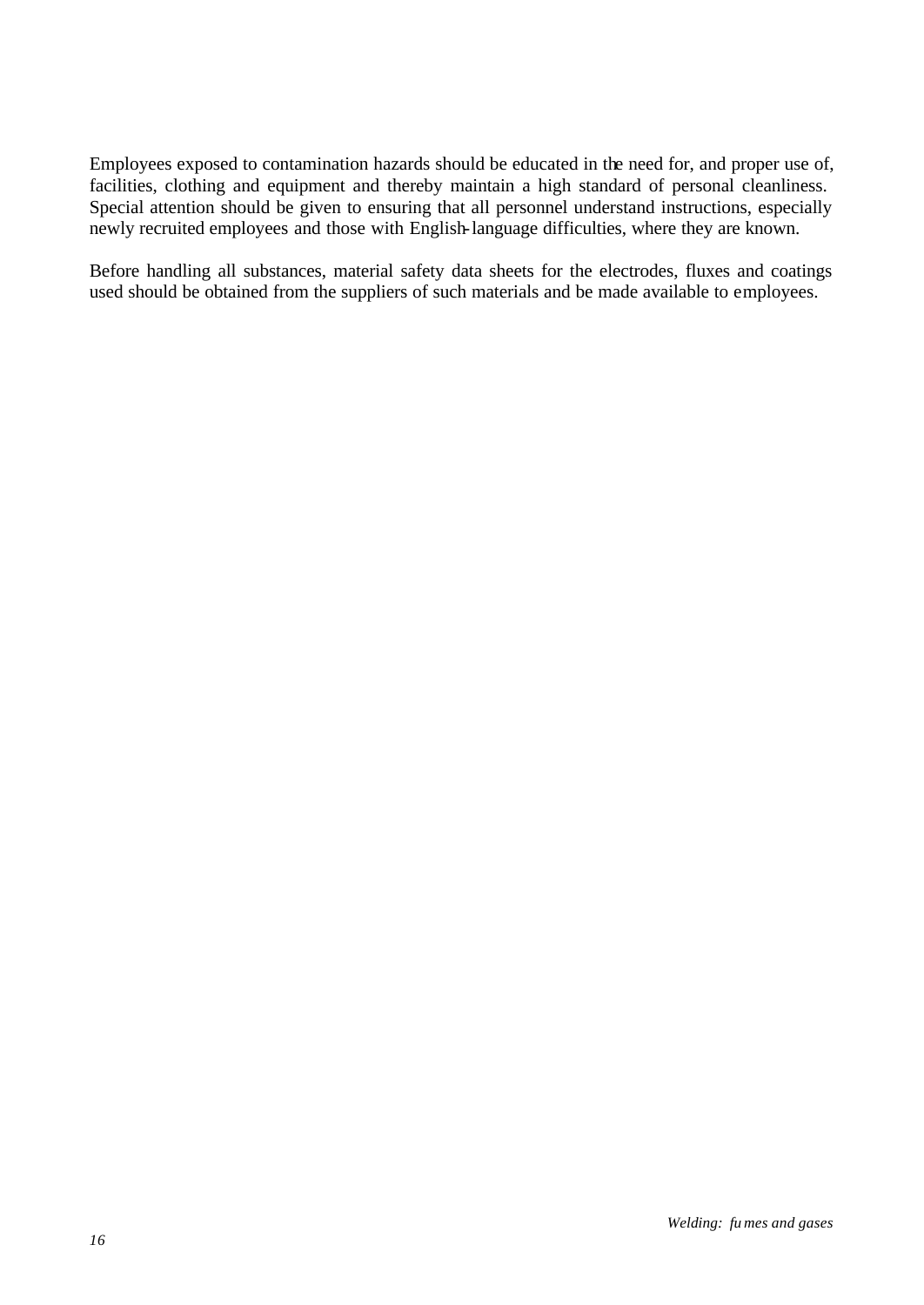# **First Aid**

If a person is overcome by welding fumes and/or gases, the following precautions should be adopted:

- remove the patient to an uncontaminated atmosphere and loosen tight clothing at the neck and waist;
- keep the patient warm and at rest;
- if the patient has difficulty in breathing, oxygen may be administered provided that suitable apparatus and a trained operator are available;
- if breathing is weak or has ceased, artificial respiration should be started (the mouth-tomouth or mouth-to-nose methods are preferred); and
- seek medical advice.

It is important for the doctor to know the contaminants which might have been present in the air of the workplace.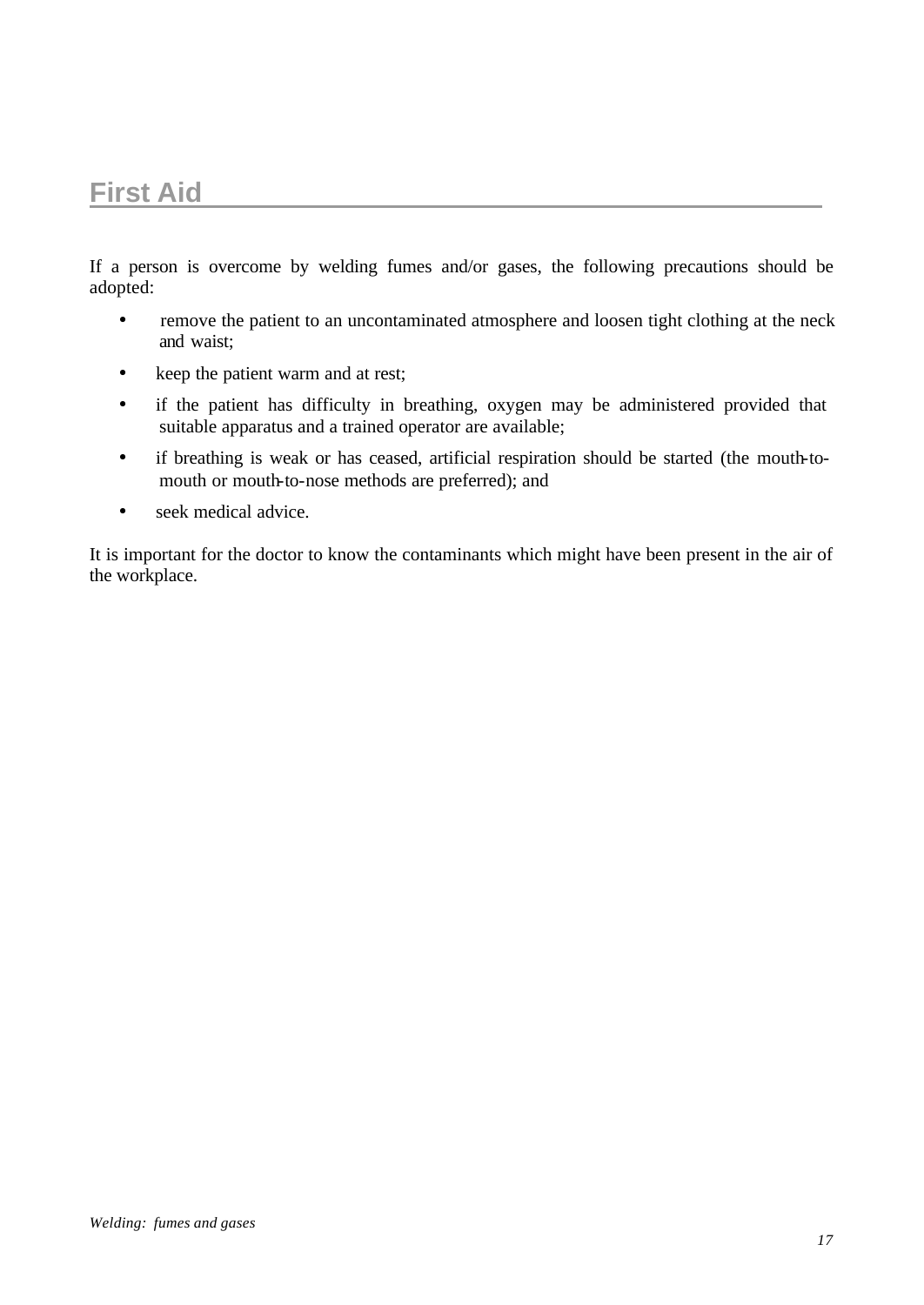# **Appendix 1**

# **Common types of welding processes**

#### *Gas welding and cutting*

In *oxy-gas welding*, oxygen and a fuel gas, for example, acetylene, natural gas, propane or hydrogen, are fed to a blowpipe, or torch, usually hand-held, in which they are mixed prior to combustion at the nozzle. The flame produced melts the metal faces of the parts to be joined, causing them to flow together. A filler metal or alloy is usually added, and chemical fluxes may be used to prevent oxidation and to facilitate union.

In *gas metal cutting*, the metal is heated by a flame and a jet of pure oxygen is directed onto the point of cutting and moved along the line to be cut.

In *gas pressure welding*, the parts are heated by a gas flame while under pressure, and become forged together.

#### *Electric arc welding*

The electric arc is struck between the electrode and the workpiece, or between two electrodes. It is usually necessary to add some molten metal to the joint and this is done either by:

- melting the electrode itself, *consumable electrode processes*; or
- melting a separate filler rod which is not carrying current, *non-consumable electrode processes*.

#### *Consumable electrode processes*

#### **Manual metal arc welding (MMAW)**

The electrode is coated with a flux which acts as an electrical insulator outside the arc area and which, on vapourising, forms a shielding gas (carbon dioxide) to protect the arc zone and the molten weld pool, as well as a slag thermal insulator, to protect the cooling weld deposit from the air. The coating also contains fluxing agents, arc stabilisers, deoxidisers, binding agents, etc. and, where required, alloying additives (see also the section on welding processes and materials).

*Low-hydrogen* MMAW electrodes contain a high amount of fluoride which facilitates complete drying, but at the same time also acts as an arc suppressant, thereby necessitating higher operating arc voltages.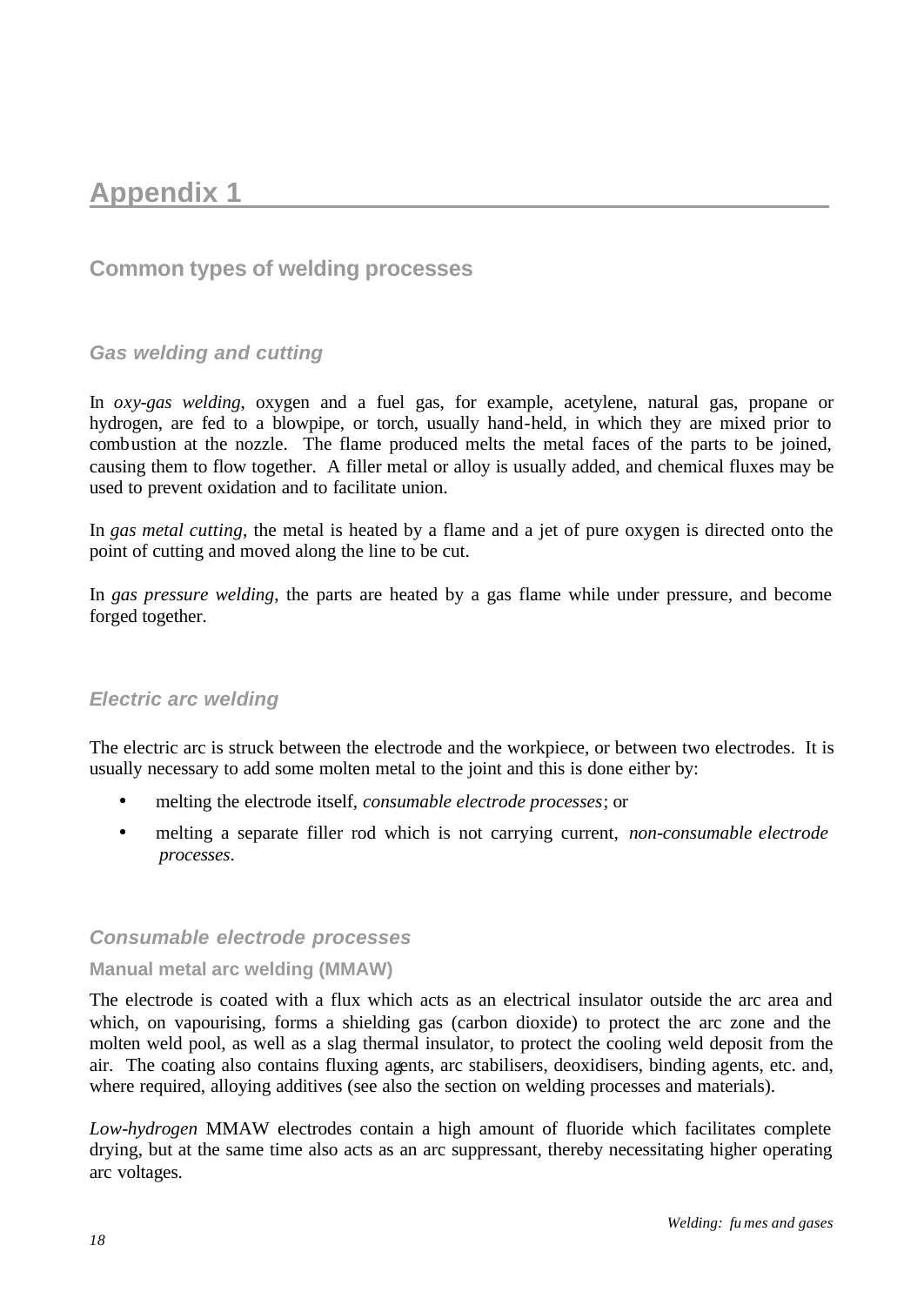MMAW is the most widely used method of welding for ferrous alloys, but is used to a much lesser extent for non-ferrous alloys.

#### **Gas metal arc welding (GMAW)**

An arc is struck between a continuous spool-fed wire-consumable electrode and the workpiece. The electrode melts and provides filler metal to the weld. The arc and the weld are shielded by one of a variety of shielding gases - carbon dioxide, argon or helium with, in some cases, small additions of oxygen, hydrogen or chlorine. The electrode is fed automatically in GMAW. GMAW is used in the welding of both steel and aluminium.

#### **Submerged arc welding (SAW)**

The electrode is submerged beneath a pile of loose flux which protects the arc zone and the weld from the air and takes part in the metallurgical reactions with the molten weld metal. The electrode is fed automatically in SAW processes.

#### **Flux-cored arc welding (FCAW)**

Flux-cored welding processes, which may or may not be gas-shielded, employ a continuous wire containing a flux-core which is similar to the coatings used for MMAW electrodes.

#### *Non-consumable electrode processes*

#### **Gas tungsten arc welding (GTAW)**

A shield of inert gas is used to protect the arc zone and the weld metal from the air, thus preventing oxidation and contamination of the metal. The electrode is of tungsten and the inert shielding gas is argon, helium or a gas mixture. The electrode contributes no metal to the weld, but weld metal may be added by means of a suitable uncoated filler rod.

#### **Resistance welding**

This process includes spot, seam, projection, butt, flash and stud welding. A high current at low voltage flows through the workpiece from electrodes usually made of copper. Both heat and pressure are involved in producing a forge weld.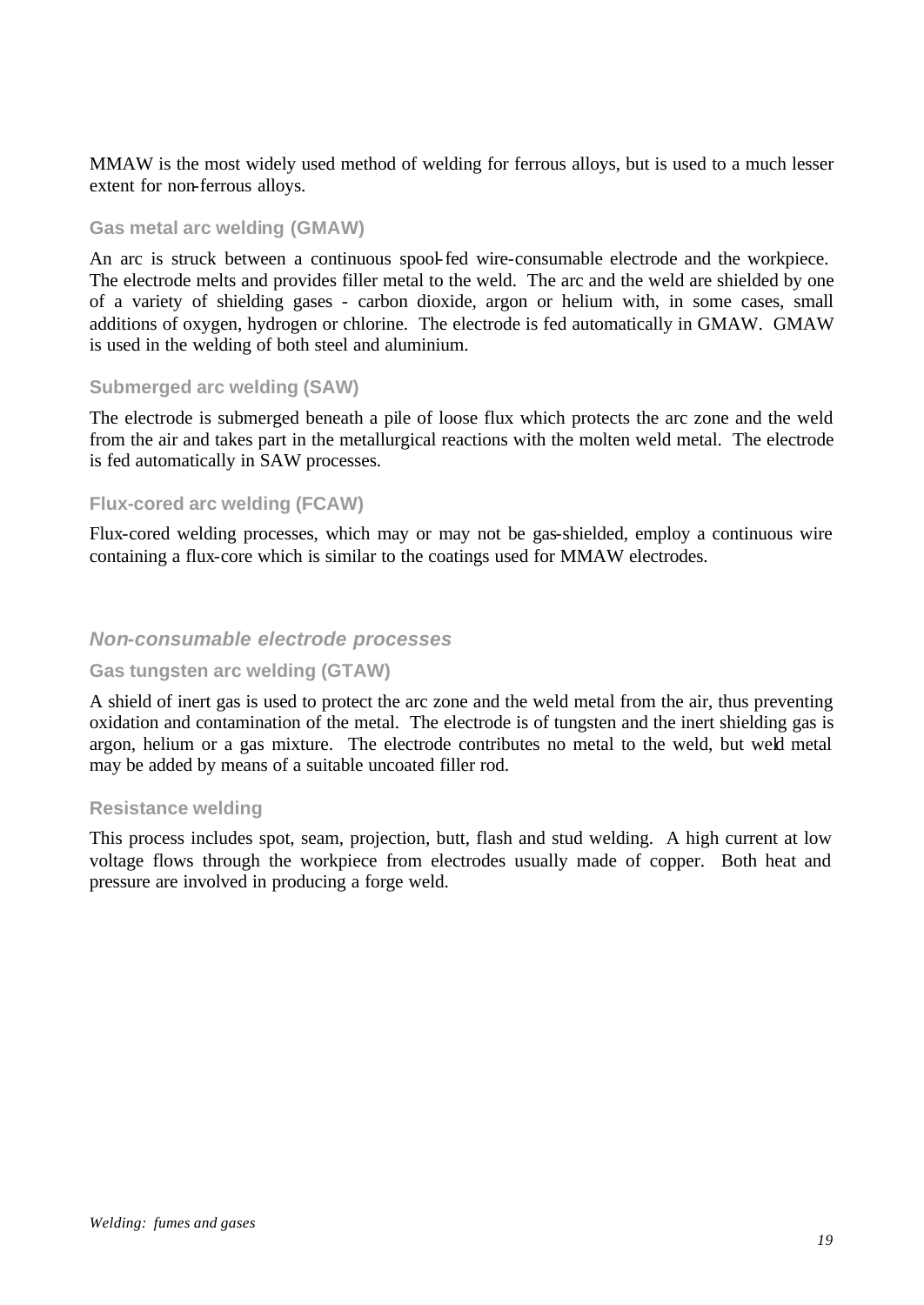#### **Metal cutting**

In arc-air cutting or gouging processes, an arc is struck between a copper-coated carbon electrode and the workpiece. The pool of molten metal produced is blown away by jets of compressed air. Metal cutting with the electric arc may also be done by the oxygen arc cutting or tungsten arc cutting methods.

### *Other types of welding processes*

Other types of welding processes include metal spraying, microwelding and special processes such as electron beam welding, friction welding, laser welding and drilling, plasma arc welding, spark erosion machining and thermit welding.

Plasma arc welding, and cutting, are now gaining wide industrial applications. Plasma arc welding may be carried out with or without the use of a filler metal. Gases used in plasma arc welding or cutting include argon, hydrogen and nitrogen. A mixture of argon and nitrogen is the most suitable plasma gas, but is used only under special circumstances, for example, mechanised plasma arc cutting of stainless steel. Nitrogen is usually avoided as a plasma gas because of the health hazards of nitrogen oxides.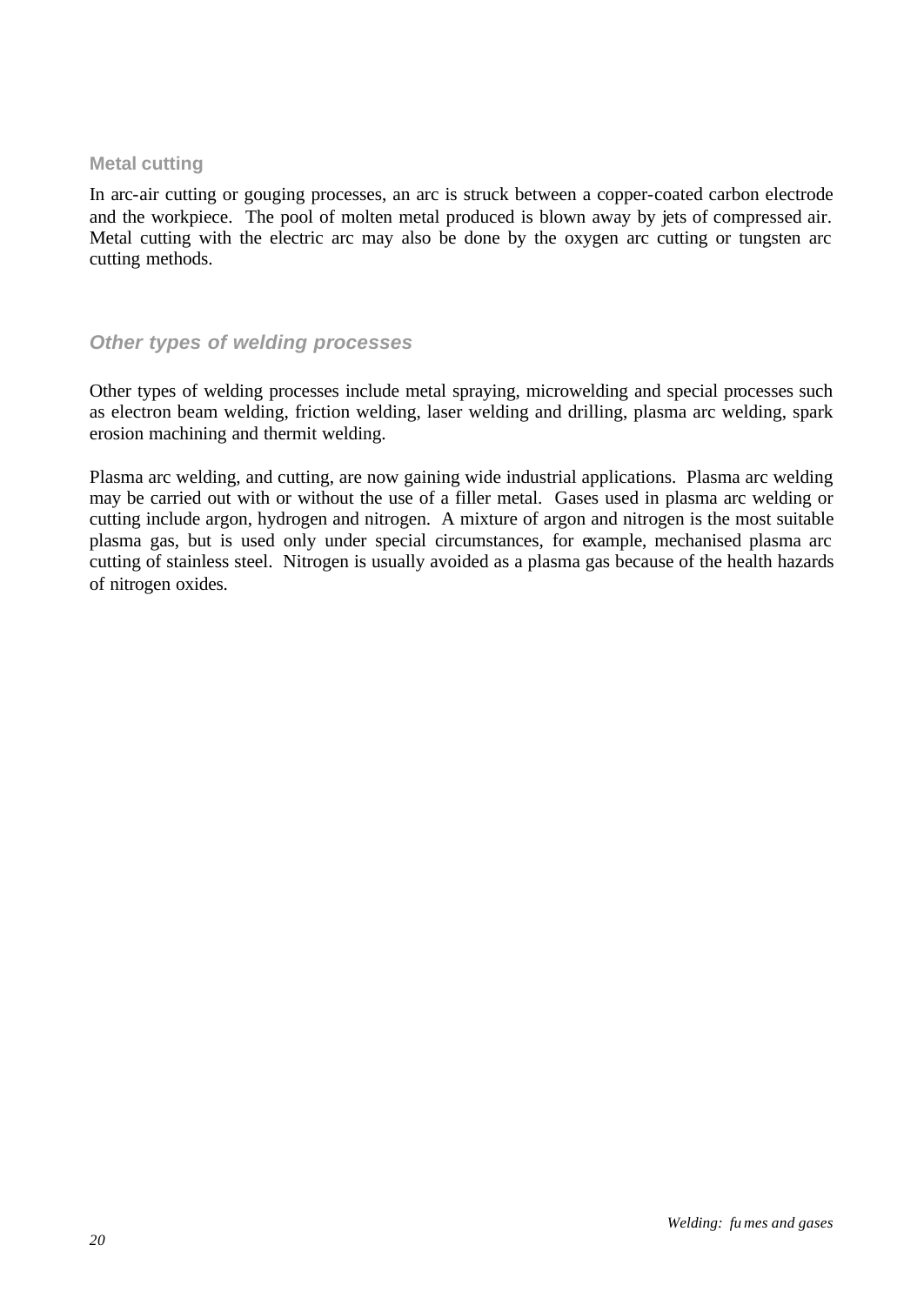# **Appendix 2**

# **General health hazards associated with welding**

Health hazards associated with welding, other than those related to fumes and gases, include:

- electric shock:
- fire and explosion;
- burns due to hot metal splashes;
- eye and skin effects of ultraviolet and infra-red radiation;
- effects of radiant heat; and
- effects of noise, for example, plasma arc welding and arc-air gouging process.

The above hazards and appropriate protective measures are described in *Health and Safety in Welding*, published by the Welding Technology Institute of Australia. The following are also of relevance in welding processes:

- *Prevention of Eye Damage*, Worksafe Australia Guide; and
- *Effects of Heat on Health, Comfort and Performance*, National Health and Medical Research Council.

Protective and safety measures for some of the welding health hazards are also described in Australian Standards AS 1336, AS 1337, AS 1338 Part 1, AS 1338 Part 2, AS 1338 Part 3, AS 1715, AS 1716 and AS 2745.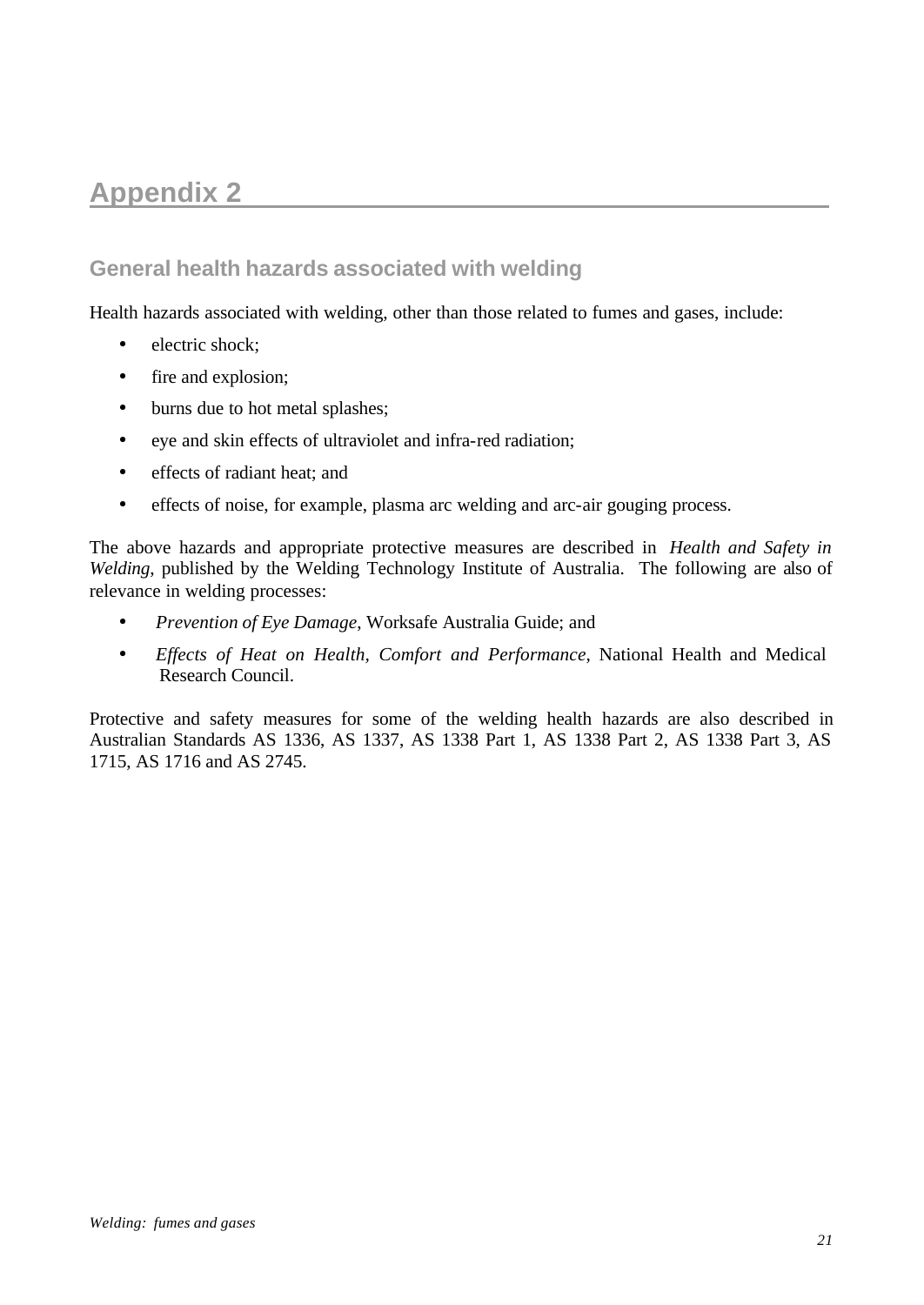# **Appendix 3**

## **Fume in welding processes**

#### *Fume formation*

Welding fume is an extremely complex by-product of certain kinds of welding processes. In MMAW, fume arises by vaporisation of the core metal and flux components of the electrode. The various constituents of the core metal and flux react at the high temperatures of the welding arc to produce fume particles consisting of a mixture of complex oxides, etc. The extent to which the products of reaction of core and flux components will appear in the welding fume depend on factors such as:

- welding conditions, which influence arc and gas temperatures;
- heats of formation, a thermochemical factor; and
- relative volatilities, that is, vaporisation behaviour, of the metal oxides, etc.

In certain cases, materials other than the welding consumables may represent a significant source of atmospheric contamination. Some examples are:

- where the workpiece itself contains volatile constituents, such as beryllium in copper;
- where ferrous alloys have a surface coating (see the section on welding processes and materials), or where non-ferrous metals, such as copper and nickel or their alloys, are cut, heated or welded; and
- where painted metal surfaces are used, metal fumes may result from the paint pigment and organic pollutants from the paint binder.

#### *Fume production in different welding processes*

As a rough guide, it may be noted that among the arc processes, SAW has the lowest fume formation rate. Then, in ascending order, come GTAW, GMAW, MMAW and FCAW. In GMAW, carbon dioxide-shielding results in much higher fume formation rates than argon or helium gas-shielding. Oxygen or carbon dioxide additions to the inert shield gas stabilise the arc, but usually result in increased fume formation rates. However, small additions of carbon dioxide to argon or helium have been found to result in spray transfer at low arc voltages, accompanied by very low spatter rates and low fume formation rates.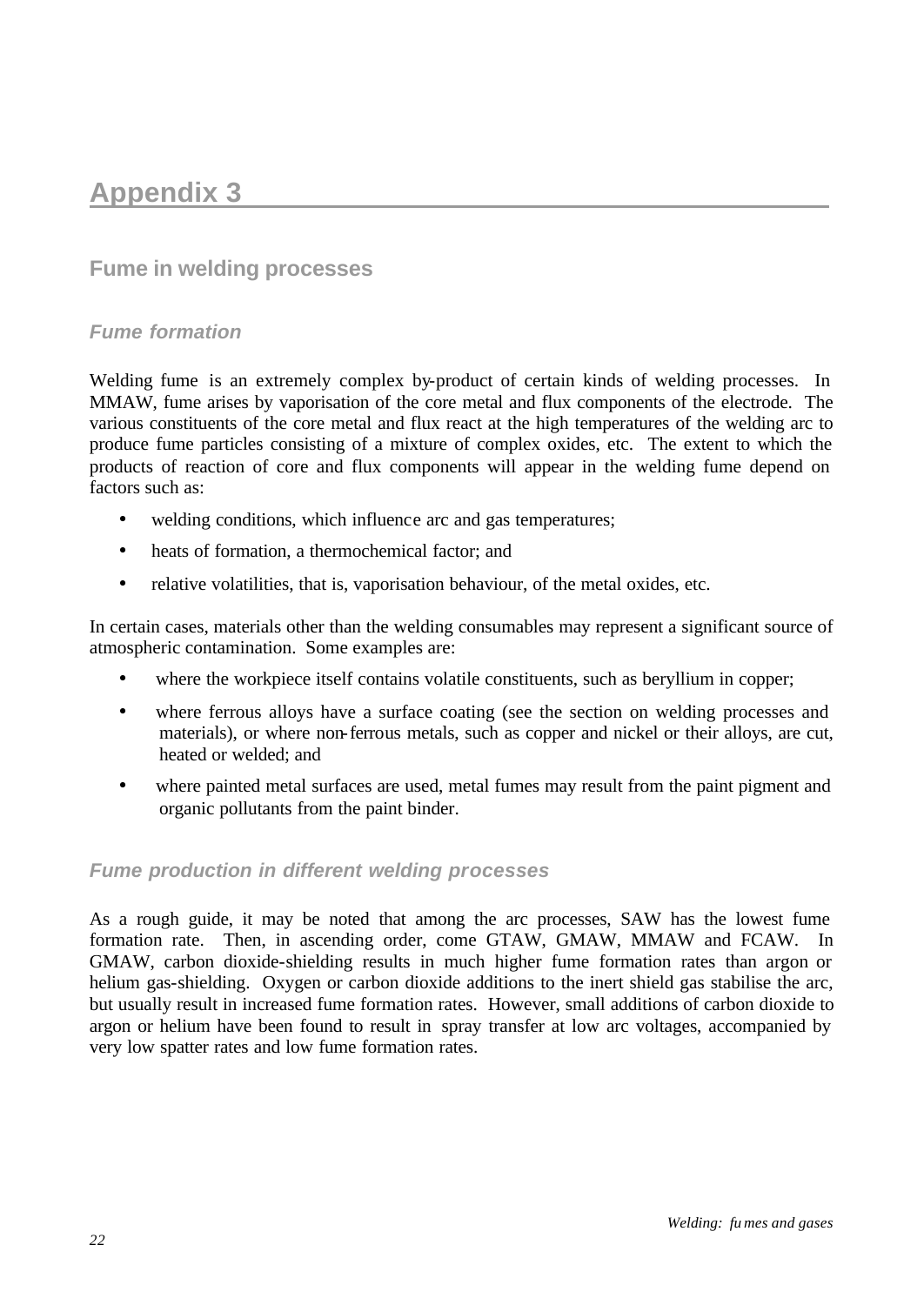Grinding and abrasive blasting are known to produce large amounts of fume and dust. In SAW there may be a dust problem due to flux handling but, since there is no open arc, fume and gas problems are minimal. The arc-air gouging process represents environmental hazards of both noise and atmospheric contaminants showing not only high total fume levels but also high copper in the fume from the copper coating on the graphite electrode, and significant concentrations of nitrogen oxides, ozone and carbon monoxide.

The amount of fume given off during plasma welding or cutting is, in general, greater than that encountered in GMAW. Microwelding and specialist processes such as friction welding, electron beam, and laser welding generally produce very little fume.

#### *Fume formation rates and fume composition*

Both the fume formation rate and the chemical composition of the fume are affected by the welding parameters and the type of application. Listed below are the most important factors which have been shown to affect the rate of fume formation and the fume composition:

- voltage drop across the welding arc which is related to the arc length being maintained;
- welding mode, that is, AC, DC electrode positive (DCEP) or DC electrode negative (DCEN);
- arc current:
- angle between electrode and workpiece;
- position and type of weld, that is, fillet, bead-on-plate, etc.; and
- heat input, which is related directly to arc power (arc voltage **x** arc current) and inversely to welding speed.

Fume formation rates may vary critically with arc length, which in turn may be affected by the degree of skill of the welder. In general, fumes increase with increasing current, with increasing voltage and with longer arc lengths.

Fume formation rates may be expressed as:

- g/min;
- g/kg electrode; or
- g/kg weld deposit.

#### *Note:* **Fume (g/min) = fume (g/kg electrode) x electrode melting rate (kg/hr) 60**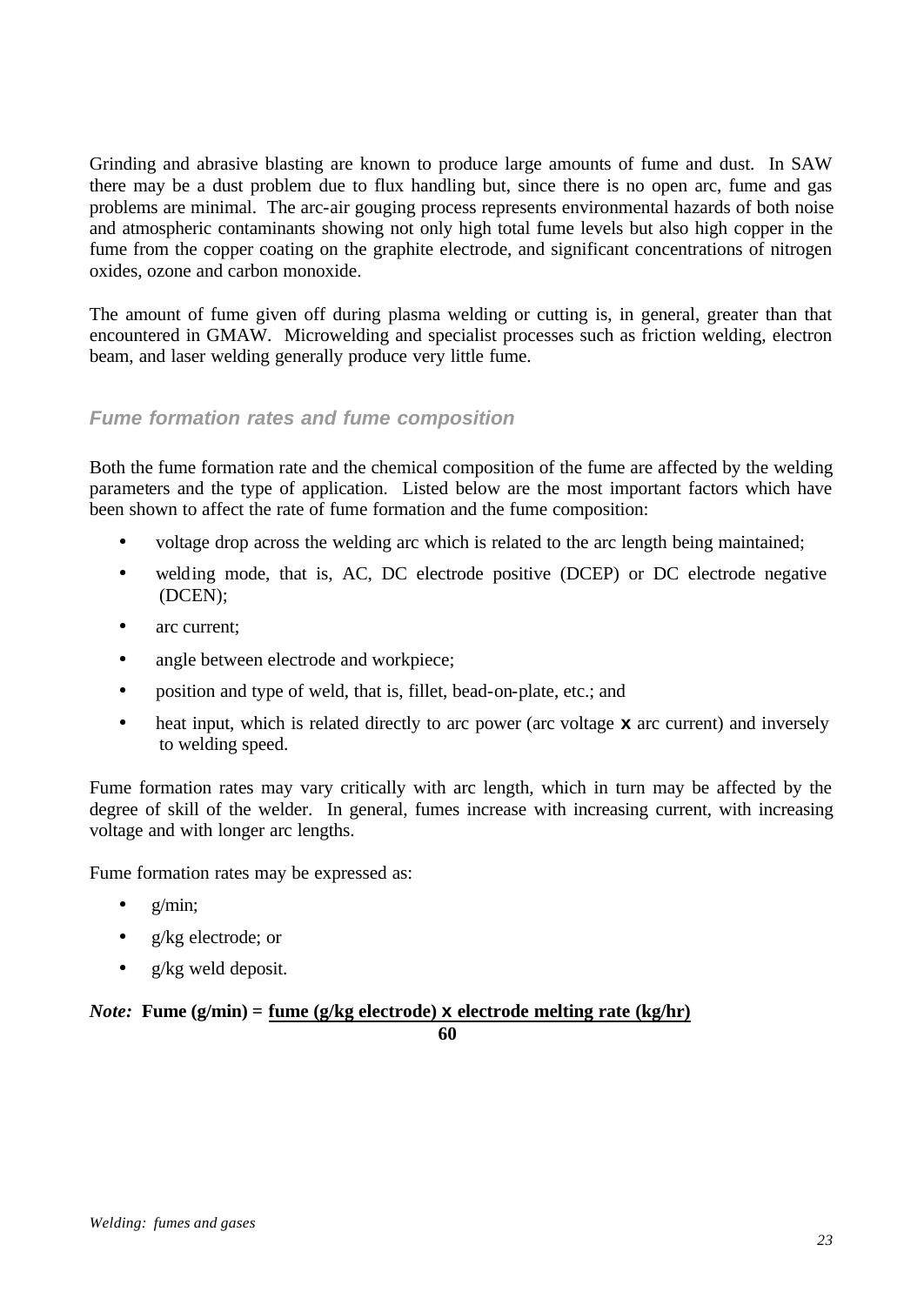#### *Fume particle size*

Welding fume particles are less than  $1 \mu m$ , that is, 0.001 mm in diameter, when produced, but they appear to grow in size with time due to agglomeration, that is, particles sticking together. Particles in the size range 1-7 µm thus develop with time. The 1-7 µm diameter particles constitute the greatest health hazard because of their ability to penetrate deep into the lungs and because they are not readily cleared by the cilia lining the respiratory tract. The particles visible in the fume plume are usually the heavier, that is, larger, particles which will rapidly precipitate onto adjacent surfaces as 'dustfall'. Particles in the welder's breathing zone are usually 2 µm or less - these lighter, smaller, particles may remain in the air for some hours if they are not removed by ventilation.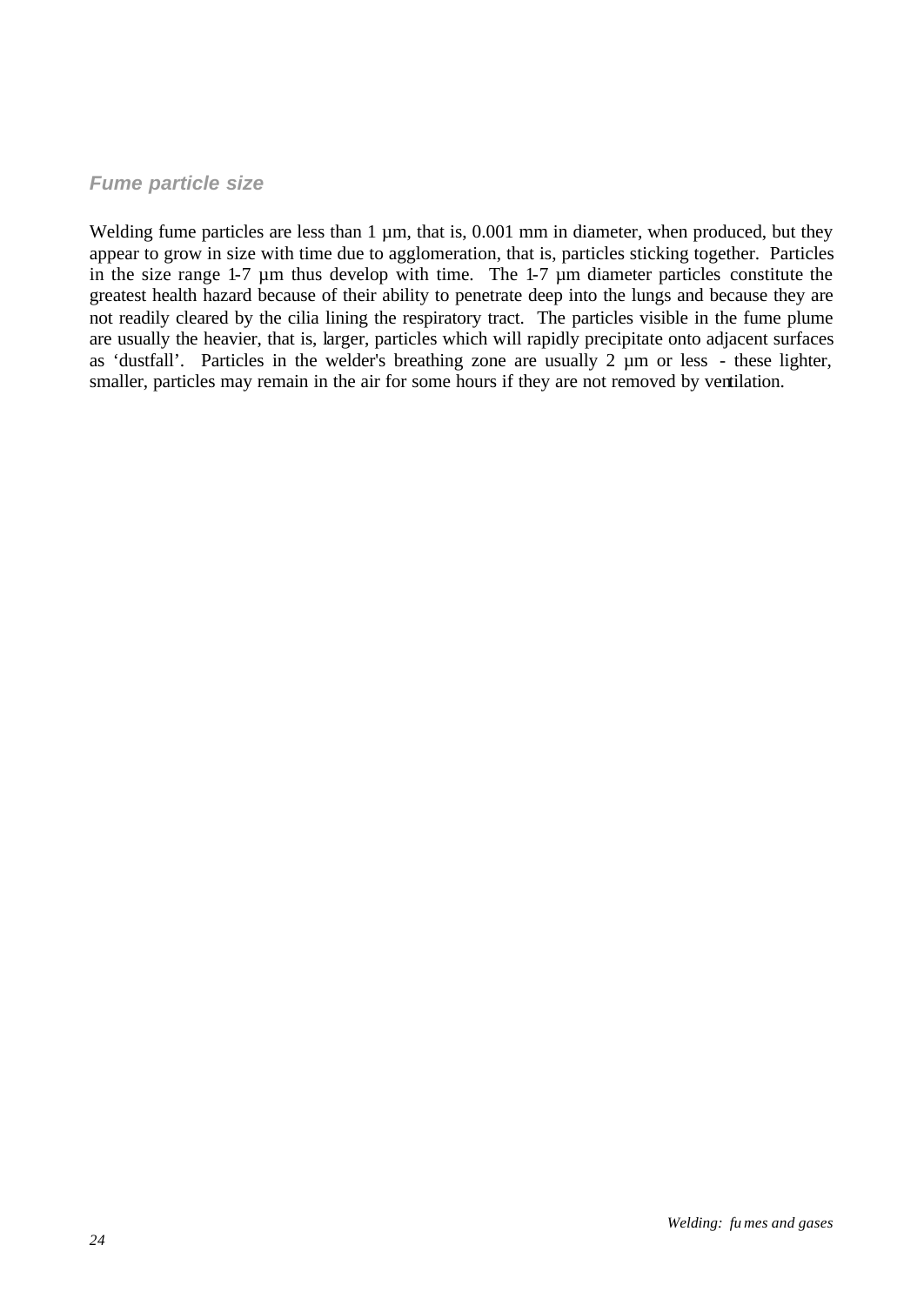# **Appendix 4**

**Notes on atmospheric contaminants and their health effects**

#### *Metal fumes*

#### **Lead**

Potential lead exposure occurs during welding and cutting of any metal coated with lead or leadbased paint. Lead poisoning is rare in welders, but may occur in persons employed in operations such as cutting lead-painted steel in ship breaking and bridge demolition. Occupational lead poisoning, which in welders results from exposure to lead oxide fume, may affect the blood, gastrointestinal tract and nervous system.

#### **Cadmium**

Cadmium may be present as a coating in certain materials being welded. Cadmium oxide fume on inhalation may cause acute irritation of the respiratory passages, bronchitis, chemical pneumonia or excessive fluid in the lung tissues (pulmonary oedema). There may be a latent period of several hours between exposure and onset of symptoms. The effects of overexposure to cadmium fumes may resemble metal fume fever initially. A single exposure to a very high concentration of cadmium oxide fume may be fatal. Chronic cadmium poisoning results in injury to lungs and kidneys.

#### **Manganese**

Potential exposure to manganese occurs whenever this metal is used in electrode cores and coatings or in electrode wire. Acute poisoning from oxides of manganese is very rare in welders, although respiratory tract irritation from the fume may occur. Exposure to fume from welding on manganese steel may give rise to acute inflammation of the lungs. Metal fume fever is also a possibility after exposure to manganese fume. Chronic manganese poisoning, characterised by a severe disorder of the nervous system, has been reported in welders working in confined spaces on high-manganese steels.

#### **Zinc**

Zinc may be present as a surface coating on steel products, that is, galvanised steel. Exposure to freshly formed zinc oxide fume may produce a brief acute self-limiting illness known as metal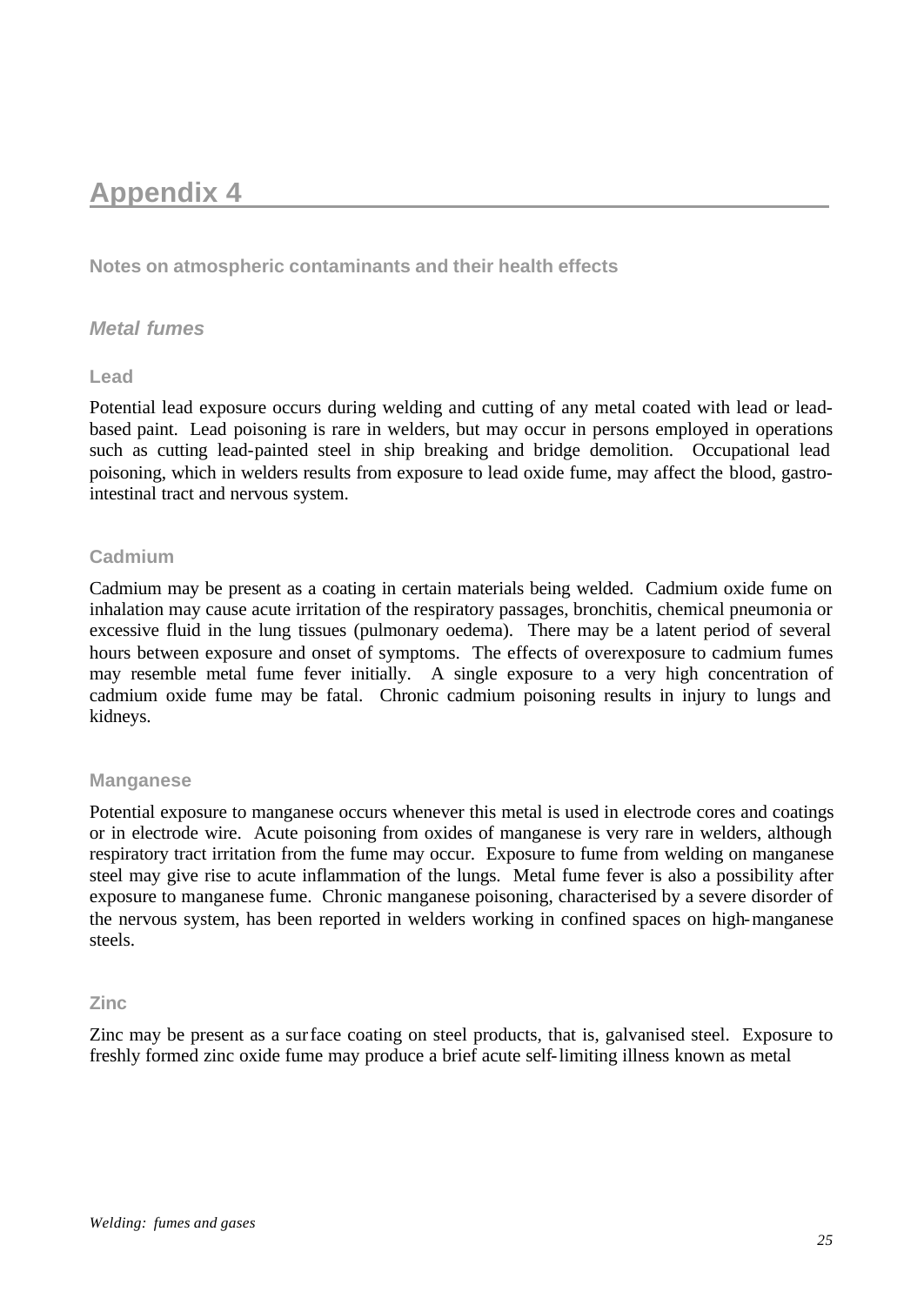fume fever, zinc chills or brass founders' ague. The symptoms, which resemble those of an acute attack of influenza, usually occur several hours after exposure to fume and usually with complete recovery within about 24 to 48 hours. Freshly formed oxide fume from several other metals has also been reported to cause metal fume fever. Leucocytosis, a transient increase in white blood cell counts, is reported to be a common finding in metal fume fever, but is not known to be common among welders.

#### **Iron**

Most welding involves ferrous materials. The most abundant constituent of ferrous alloy welding fume is iron oxide. Long, continued exposure to such welding fume may lead to the deposition of iron oxide particles in the lungs. When present in sufficient quantities, the deposition is demonstrable on chest X-ray films as numerous fine discrete opacities (nodulation and stripping) resembling silicosis. The technical name for this is siderosis and it is a benign form of pneumoconiosis. Siderosis tends to clear up when the exposure to metallic particles stops.

#### **Molybdenum**

Molybdenum is found in some steel alloys. Molybdenum fumes may produce bronchial irritation and moderate fatty changes in the liver and kidneys.

#### **Cobalt**

Cobalt is a component in some high-strength, high-temperature alloys. Inhalation of cobalt fumes can cause shortness of breath, coughing and pneumonitis. Hypersensitivity appears to be involved because lung changes occur at low incidence and are varied in intensity and time of onset. In most cases, the symptoms disappear after exposure ends.

#### **Vanadium**

Vanadium may be present in some filler wires and special alloy steels. Exposure to oxide fume, especially pentoxide (V2O5), gives rise to severe irritation of the eyes, severe throat and respiratory tract irritation, and may also cause chemical pneumonia.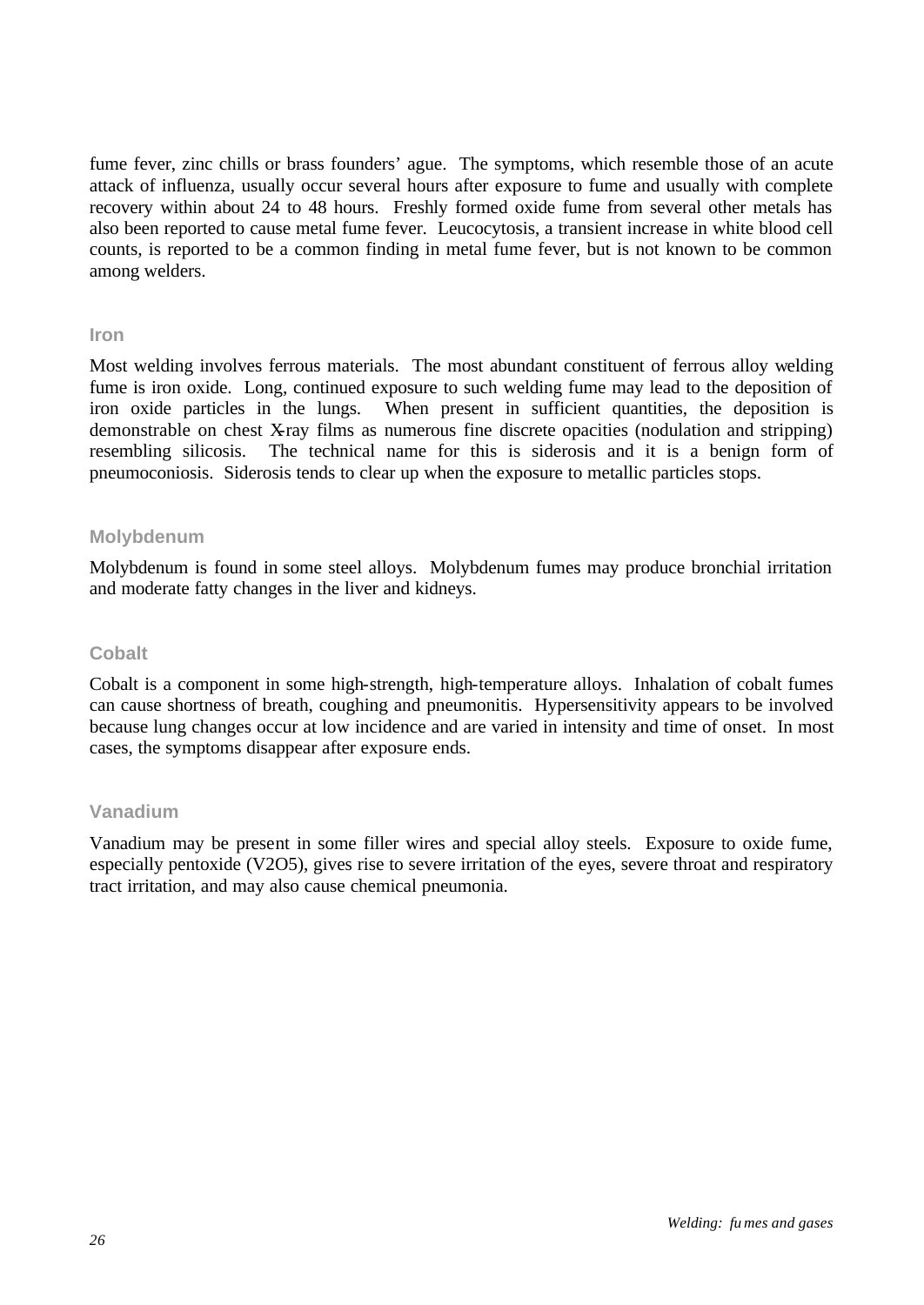#### **Nickel**

Nickel is a potentially carcinogenic metal found in fumes from the welding of nickel-plated mild steel, and stainless steel and high-strength low-alloy steel electrodes. Nickel oxide has been found to be carcinogenic in laboratory animals. There is, however, very little direct information on the health effects of nickel-bearing welding fume on welders. Irritation of the respiratory tract has occurred in stainless steel welders.

#### **Chromium**

Chromium may be present as a coating on the workpiece, and mainly in stainless steel, hardfacing and chrome-alloy electrodes. Chromium is normally not present in any significant amount in aluminium alloys. Chromate, which may be generated in stainless steel welding fumes or in fumes from hardfacing and chrome-alloy electrodes, is an irritant to the mucosal tissue in the respiratory tract. Exposure to fume containing high concentrations of water-soluble chromium (VI) during the welding of stainless steel in confined spaces has been reported to result in both acute and chronic chrome intoxication, dermatitis and asthma.

Epidemiological studies and animal tests have confirmed certain chromium (VI) compounds as occupational carcinogens. These health risks were determined from non-welding occupations. GMAW stainless steel welders are usually likely to be exposed to much smaller concentrations of chromium (VI) than MMAW stainless steel welders. A considerable amount of stainless steel welding is carried out nowadays using GMAW and GTAW methods.

Chromium (III) compounds are generally believed to be biologically inert. Welding fumes may contain  $Cr_2O_3$  (a chromium (III) compound), or double oxides, such as FeO  $Cr_2O_3$ , or both.

#### **Silica and silicates**

The silica and silicates formed in welding fumes are amorphous, that is, not crystalline, and are generally believed not to be harmful.

#### **Fluorides**

Welders may be exposed to fluoride dust, fume and vapours from certain MMAW, FCAW and GMAW operations and SAW fluxes. Fluoride fumes may produce irritation of the eyes, throat, respiratory tract and skin. Chronic fluorosis is a syndrome characterised by an increased density of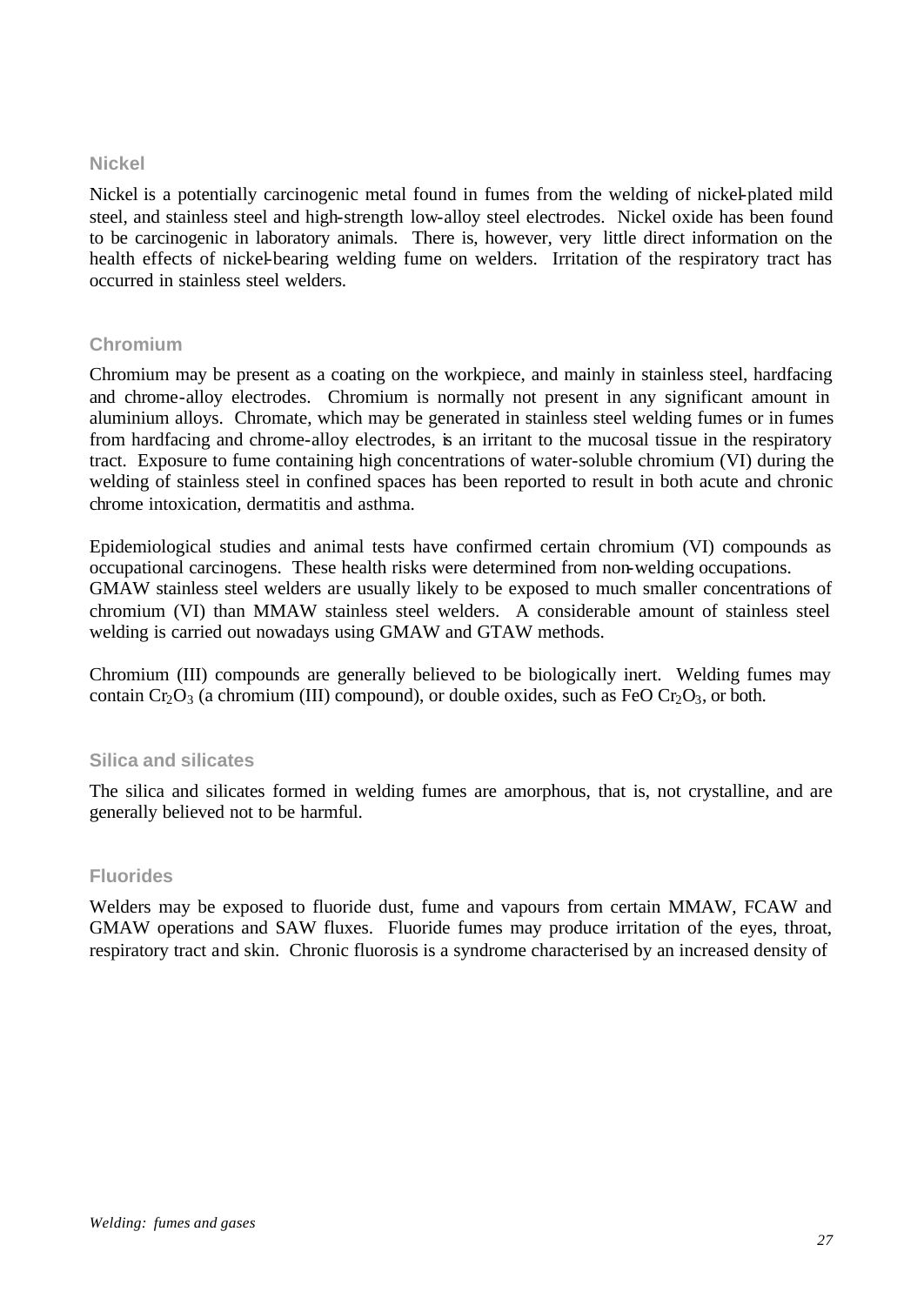bones and ligaments due to fluoride deposition. However, no corroborating data are available which identify a relationship between exposure to fluoride-containing welding fumes and disorders of bones or ligaments.

#### **Other metals**

Welding may produce fume from other metals, including aluminium, copper, magnesium, tin, titanium and tungsten. Within the confines of the current information available, no serious health disorders in welders are known to occur from exposure to fume from these metals but, under certain conditions, copper, aluminium and magnesium may give rise to metal fume fever and others to irritation of the respiratory tract.

Beryllium is a volatile and toxic component that may be present in many copper alloys being welded, that is, in the workpiece itself. Beryllium oxide fume is very toxic to the respiratory tract, lungs and skin, and is quick-acting. Beryllium is a suspect human carcinogen. Note that beryllium may also be present in some aluminium or magnesium brazing alloys.

#### *Gases*

#### **Oxides of nitrogen**

The oxides of nitrogen, nitric oxide and nitrogen dioxide, are frequently formed by the direct combination of oxygen and nitrogen in the air surrounding the arc or flame, as a result of heat from the electric arc or gas torch (oxidising flames). In outdoor or open shop welding, hazardous abnormal concentrations are unlikely, except perhaps for short periods. In confined spaces, hazardous concentrations of nitrogen oxides may rapidly build up in welding operations. High concentrations of nitrogen oxides have also been found during gas tungsten-arc cutting of stainless steel.

Exposure to oxides of nitrogen may not always produce immediate effects but may result in fatal excessive fluid in the lung tissues (pulmonary oedema) some hours after the exposure stops.

#### **Ozone**

Ozone is formed only in small amounts in MMAW and in gas welding. It is, however, produced in significant amounts in GMAW when welding with argon, especially when high amperages are used. High ozone concentrations are especially a problem when welding on reflective surfaces, such as aluminium and its alloys and stainless steel, and with high-energy processes such as plasma arc welding.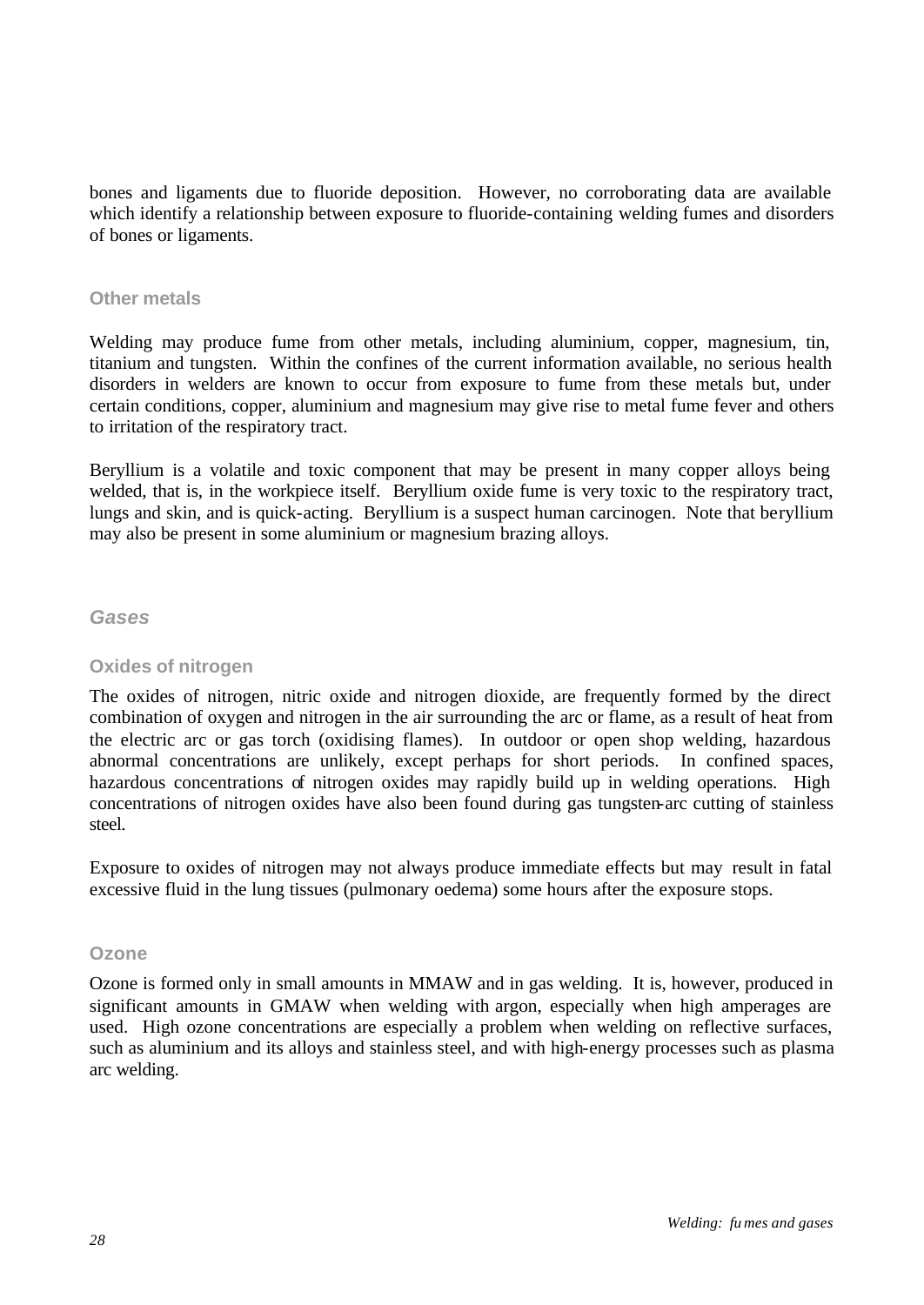Ozone is actually formed a short distance away from the arc. The persistence of ozone under certain conditions may be explained as an inverse function of the amount of fume produced. The greater the mass of fume (particulate), the less the penetration by ultraviolet radiation and thus the less ozone produced by the ultraviolet radiation acting on oxygen. Ozone also reabsorbs ultraviolet radiation of wavelengths of 200 to 290 nm and can spontaneously decompose back to oxygen.

Harmful levels of ozone may be found in welding in confined spaces. The gas is very irritant to the upper respiratory tract and lungs and its effects may be delayed.

Ozone is capable of reacting explosively with combustible materials.

#### **Carbon monoxide**

Carbon monoxide is derived from carbon dioxide-shielding atmospheres by reduction of shielding gas, and to a much lesser extent in all welding of steel by partial oxidation of carbon in the consumables.

Carbon monoxide will also be produced in gas welding when combustion of acetylene is incomplete, as with a reducing flame. Carbon monoxide levels may build up in confined spaces and poorly ventilated spaces. Overexposure may cause drowsiness, headache and nausea. If carbon monoxide exposure is sufficiently severe, unconsciousness may occur.

#### **Carbon dioxide**

Carbon dioxide at high concentrations can act as an asphyxiant. It is therefore necessary in GMAW in confined spaces to maintain adequate air and oxygen to avoid asphyxiation of the welder. Note that high oxygen concentrations should also be avoided since they constitute a fire hazard.

#### **Phosgene**

The toxic gas phosgene, also known as carbonyl chloride, is not a normal component of welding gases, but is formed by the oxidation of chlorinated hydrocarbons (for example, trichloroethylene, trichloroethane and perchloroethylene), such as when welding is carried out in the presence of solvent vapours escaping from a nearby degreasing tank or when solvent is left behind after degreasing. Exposure to phosgene produces, after a latent period of several hours, irritation of the respiratory tract or perhaps serious lung damage.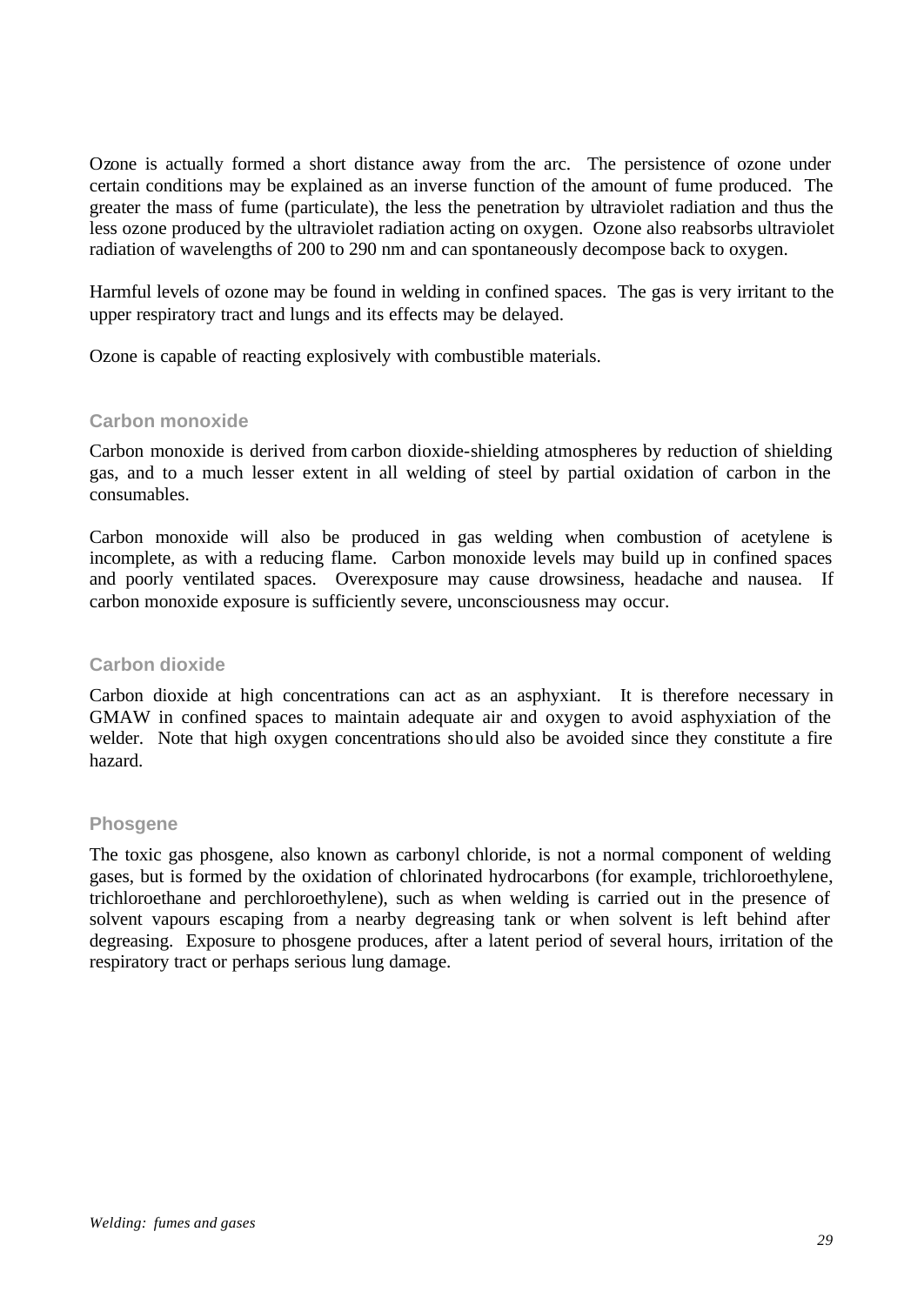Phosgene formation is promoted by ultraviolet radiation, hot metal surfaces, flame and cigarette smoking. The gas-shielded arc welding processes (GMAW and GTAW) and plasma processes provide greater ultraviolet light intensity than the flux-shielded arc welding processes (MMAW, SAW, FCAW). Note also that heat and ultraviolet radiation from the welding arc may react with solvent vapour to produce irritant gases such as acetylchloride and acetylchloride derivatives such as dichloroacetylchloride.

#### **Phosphine**

Phosphine is generated when steel coated with a rust proofing compound is welded. High concentrations of phosphine gas are irritating to the eyes, nose and skin. There may also be serious effects on the lungs and other organs.

#### **Insufficient oxygen**

In GMAW, the presence of inert gases (argon, helium) in confined work environments may reduce the oxygen content of the atmosphere to dangerous levels, with the threat of asphyxiation. See also the section on carbon dioxide in this appendix.

#### **Pyrolytic products of resins used in primers/paints**

The main products of thermal decomposition of resins used in primers and paints are carbon monoxide and carbon dioxide. Specific toxic or irritant chemicals given off from the resins used in priming materials include such hazardous substances as phenol, formaldehyde, acrolein, isocyanates and hydrogen cyanide. Usually, a very complex mixture of organic gases is formed.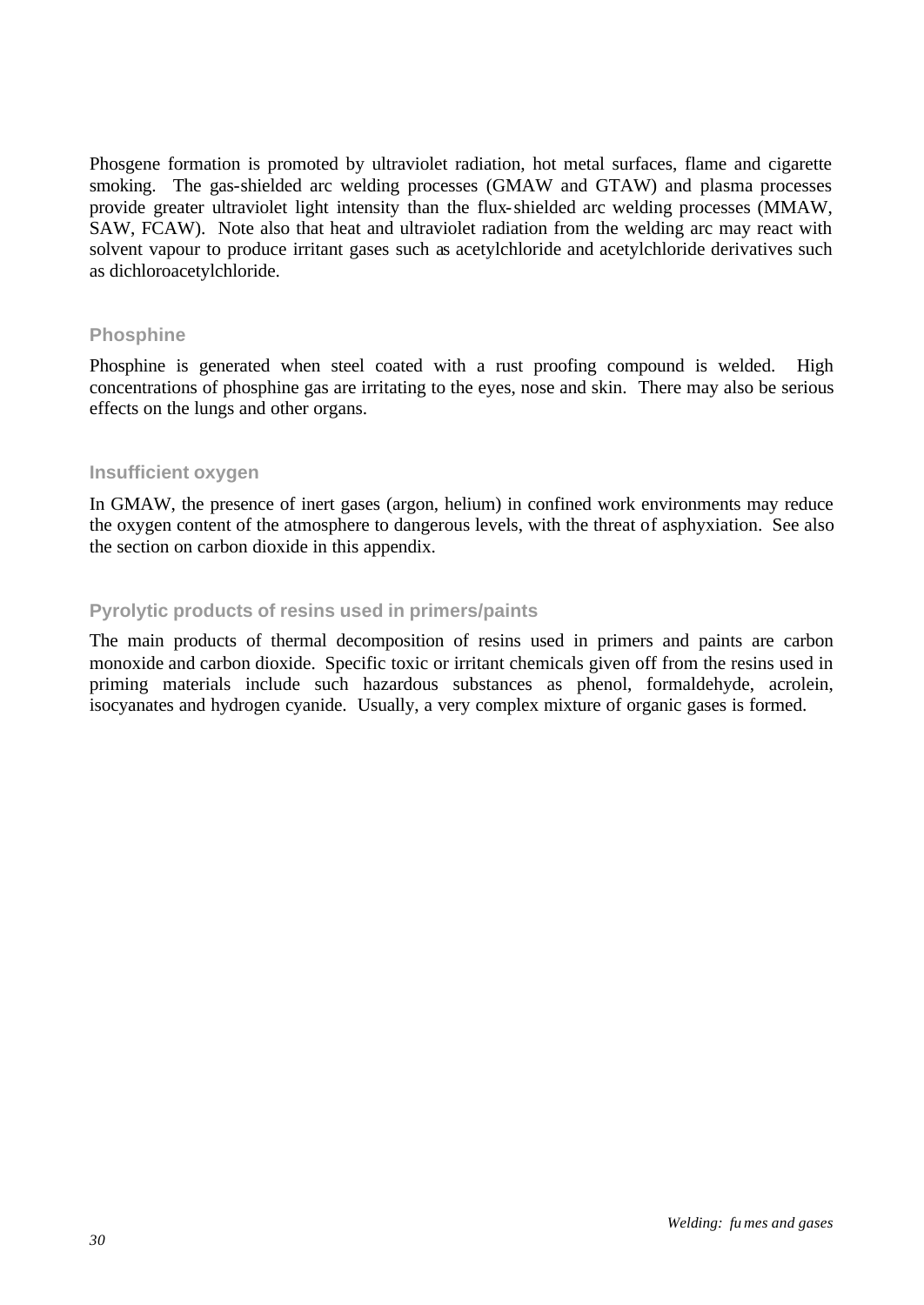# **Further Reading**

American Conference of Governmental Industrial Hygienists, Committee on Industrial Ventilation: *Industrial Ventilation - A Manual of Recommended Practice*, 20th Edition, American Conference of Governmental Industrial Hygienists, Lansing, Michigan, 1989.

Australian Standard AS 1668-1980 (Part2).

British Scientific Instruments Research Association, *Ventilation for Welding - A Concise Design Guide*, Report No. 2362, BSIRA, 9 June 1975.

Department of Science and Technology, *Clean Air at Work*, Australian Government Publishing Service, Canberra, 1981.

Faggetter, A.K., Freeman, V.E. and Hosein, H.R., 'Novel Engineering Methods for Ozone Reduction in Gas Metal Arc Welding of Aluminium', *American Hygiene Association Journal*, vol. 44, pp. 316-320, 1983.

Gray C.N. and Hewitt, P.J., 'Control of Particulate Emissions from Electric-Arc Welding by Process Modification', *Annals of Occupational Hygiene*, vol. 25, pp.431-8, 1982.

Health and Safety Executive, *Principles of Local Exhaust Ventilation*, Her Majesty's Stationery Office, London, 1975. A new draft of this document is now available.

International Labour Office, *Encyclopaedia of Occupational Health and Safety*, 'Welding, Thermal Cutting', vol. II, pp.2290, ILO, Geneva, 1983.

Ruschena, L., 'Overseas Advances in Health and Safety in Welding', *Australian Welding Journal*, vol. 28, pp.9-13, 1983

Standards Australia, AS 1336-1982 *Recommended Practices for Eye Protection in the Industrial Environment*, Sydney.

- − AS 1337-1984 *Eye Protectors for Industrial Applications*, Sydney.
- − AS 1338 Part 1-1981 *Filters for Eye Protection Filters for Protection Against Radiation Generated in Welding and Allied Operations*, Sydney.